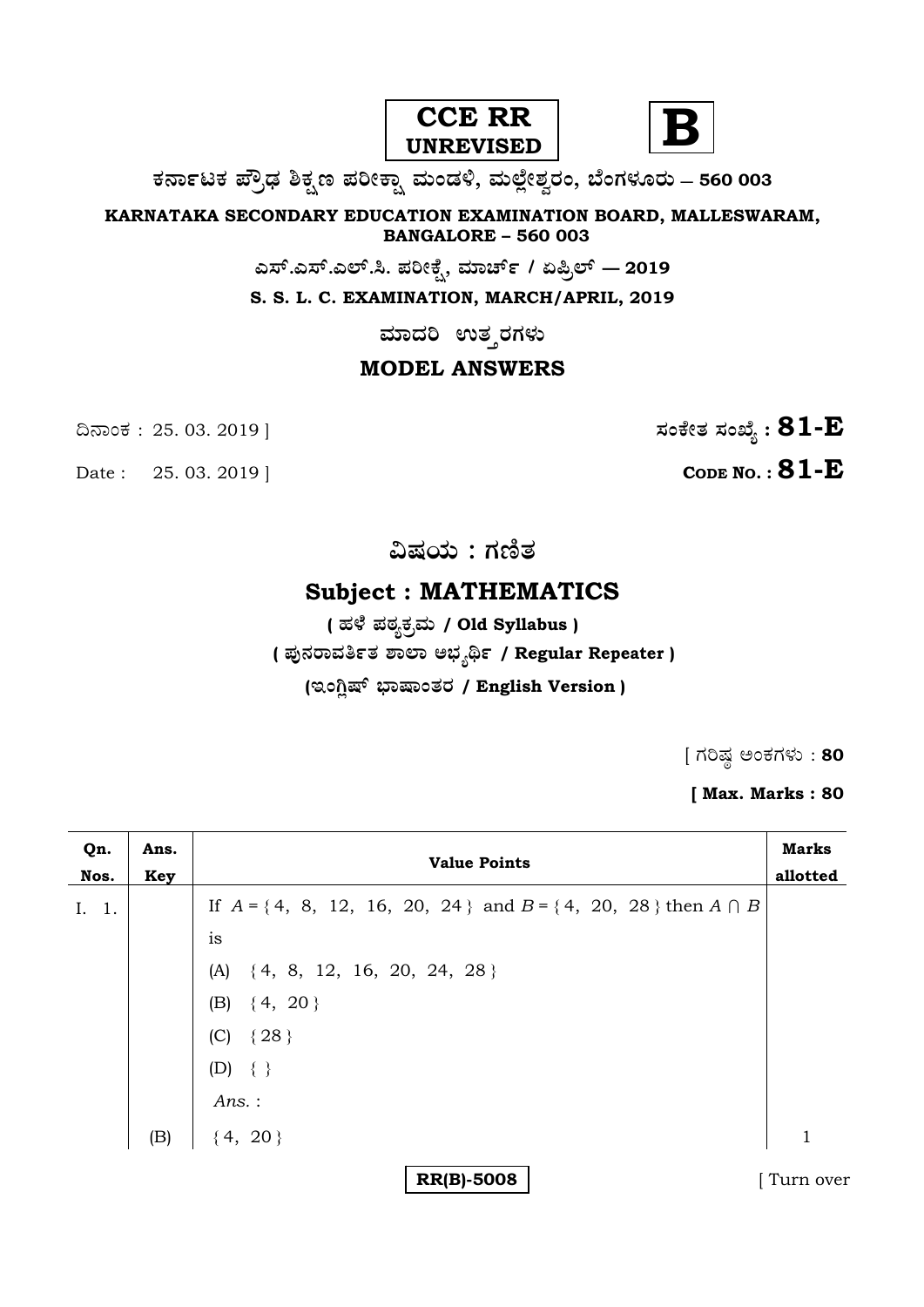| ٦<br>×<br>۰. |  |
|--------------|--|
|--------------|--|

| 81-E        |             | 2                                                                                                                                                                                                                                                                        | <b>CCE RR</b>            |
|-------------|-------------|--------------------------------------------------------------------------------------------------------------------------------------------------------------------------------------------------------------------------------------------------------------------------|--------------------------|
| Qn.<br>Nos. | Ans.<br>Key | <b>Value Points</b>                                                                                                                                                                                                                                                      | <b>Marks</b><br>allotted |
| 2.          |             | The sum to infinite terms of a Geometric progression whose first<br>term is $a$ and common ratio $r$ is given by the formula.<br>(B) $S_{\infty} = \frac{1-r}{a}$<br>(A) $S_{\infty} = \frac{a}{1-r}$<br>(C) $S_{\infty} = \frac{a}{1+r}$<br>(D) $S_{\infty} = a(1 - r)$ |                          |
|             | (A)         | Ans.:<br>$S_{\infty} = \frac{a}{1-r}$                                                                                                                                                                                                                                    | $\mathbf{1}$             |
| 3.          |             | If $H$ and $L$ are the HCF and LCM of two numbers $A$ and $B$<br>respectively then                                                                                                                                                                                       |                          |
|             |             | (A) $A \times H = L \times B$<br>(B) $A \times B = L \times H$                                                                                                                                                                                                           |                          |
|             |             | (C) $A + B = L + H$<br>(D) $A + B = L - H$                                                                                                                                                                                                                               |                          |
|             |             | $Ans.$ :                                                                                                                                                                                                                                                                 |                          |
|             | (B)         | $A \times B = L \times H$                                                                                                                                                                                                                                                | $\mathbf{1}$             |
| 4.          |             | The degree of the polynomial $P(x) = 2x^3 + 3x^2 - 11x + 6$ is                                                                                                                                                                                                           |                          |
|             |             | $(A)$ 2<br>$(B)$ 6                                                                                                                                                                                                                                                       |                          |
|             |             | $(C)$ 3<br>(D)<br>$\overline{4}$                                                                                                                                                                                                                                         |                          |
|             |             | Ans. :                                                                                                                                                                                                                                                                   |                          |
|             | (C)         | 3                                                                                                                                                                                                                                                                        | $\mathbf{1}$             |
| 5.          |             | The standard form of a quadratic equation is                                                                                                                                                                                                                             |                          |
|             |             | (B) $ax^2 + bx = 0$<br>(A) $ax^2 = 0$<br>(C) $ax^2 + c = 0$                                                                                                                                                                                                              |                          |
|             |             | (D) $ax^2 + bx + c = 0$                                                                                                                                                                                                                                                  |                          |
|             |             |                                                                                                                                                                                                                                                                          |                          |
|             | (D)         | <i>Ans.</i> :<br>$ax^2 + bx + c = 0$                                                                                                                                                                                                                                     | $\mathbf{1}$             |
|             |             | <b>RR(B)-5008</b>                                                                                                                                                                                                                                                        |                          |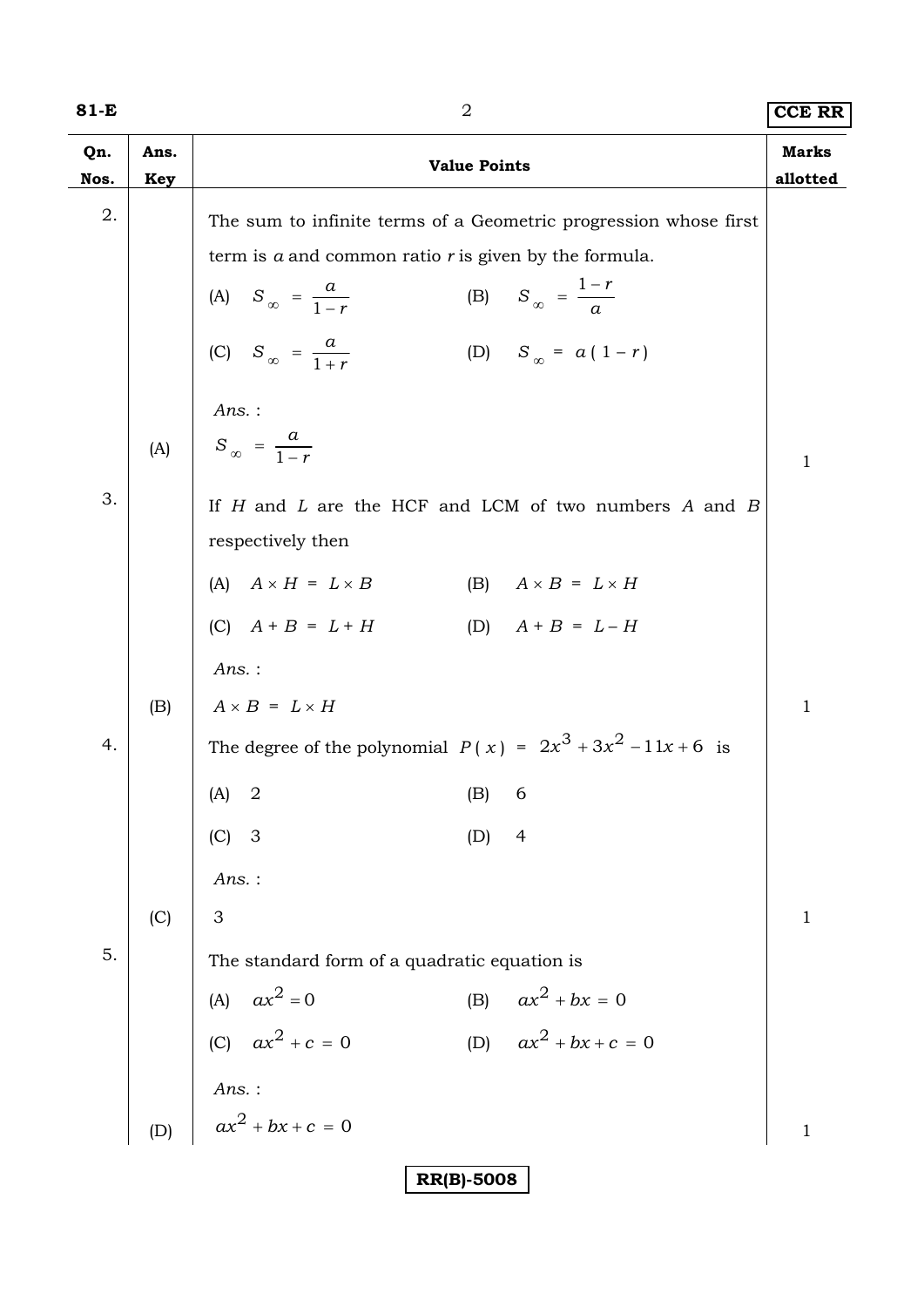| <b>CCE RR</b> |                           | $\ensuremath{\mathsf{3}}$                                                                                                                                                                                                                                                        | $81-E$                   |
|---------------|---------------------------|----------------------------------------------------------------------------------------------------------------------------------------------------------------------------------------------------------------------------------------------------------------------------------|--------------------------|
| Qn.<br>Nos.   | Ans.<br><b>Key</b>        | <b>Value Points</b>                                                                                                                                                                                                                                                              | <b>Marks</b><br>allotted |
| 6.            |                           | In the given figure, $\overline{PA}$ and $\overline{PB}$ are the tangents to the circle<br>with centre O. If $ AOB = 100^{\circ}$ , then $  APO$ is<br>Ο<br>В                                                                                                                    |                          |
|               |                           | $50^\circ$<br>$80^{\circ}$<br>(A)<br>(B)                                                                                                                                                                                                                                         |                          |
|               |                           | $90^{\circ}$<br>$40^{\circ}$<br>(C)<br>(D)                                                                                                                                                                                                                                       |                          |
|               |                           | $Ans.$ :                                                                                                                                                                                                                                                                         |                          |
|               | (D)                       | $40^{\circ}$                                                                                                                                                                                                                                                                     | $\mathbf{1}$             |
| 7.            |                           | The value of $\tan^2 60^\circ + 2 \tan^2 45^\circ$ is<br>(B) $\sqrt{3} + 1$<br>(D) $\sqrt{3} + 2$<br>(A)<br>$\overline{5}$<br>(C)<br>$\overline{4}$<br>$Ans.$ :                                                                                                                  |                          |
|               | (A)                       | $\overline{5}$                                                                                                                                                                                                                                                                   | $\mathbf{1}$             |
| 8.            |                           | In $\Delta$ ABC right angled at B, $\overline{AB} = 7$ cm, $\overline{BC} = 24$ cm. Then<br>length of $\overline{AC}$ is<br>A<br>7cm<br>24cm<br>$\boldsymbol{B}$<br>$30\ {\rm cm}$<br>$17\ {\rm cm}$<br>(B)<br>(A)<br>$25\ {\rm cm}$<br>$19\ {\rm cm}$<br>(C)<br>(D)<br>$Ans.$ : |                          |
|               | $\left( \text{C} \right)$ | $25\ {\rm cm}$                                                                                                                                                                                                                                                                   | $\,1\,$                  |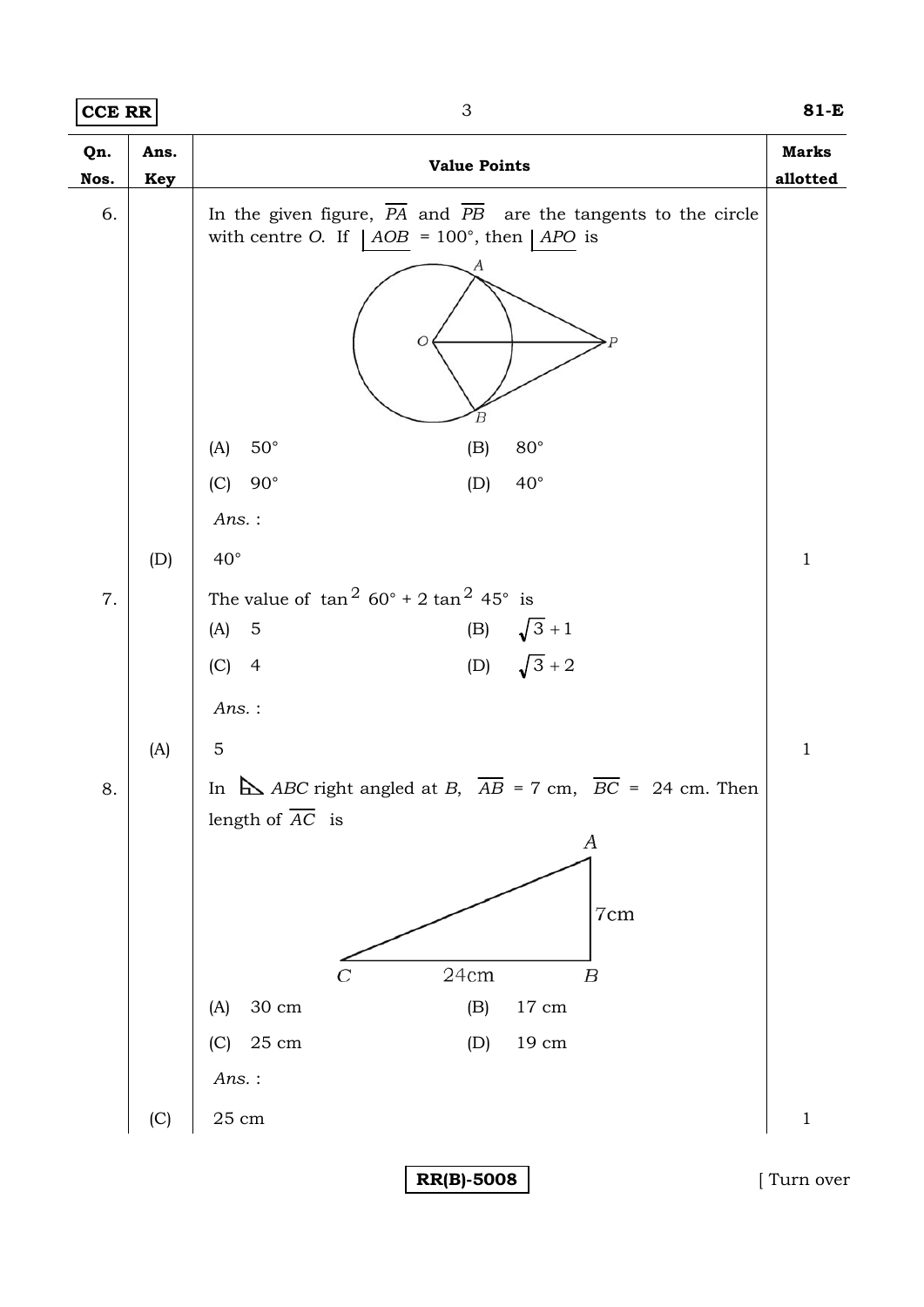| 81-E        | $\overline{4}$                                                          |                          |  |
|-------------|-------------------------------------------------------------------------|--------------------------|--|
| Qn.<br>Nos. | <b>Value Points</b>                                                     | <b>Marks</b><br>allotted |  |
| ΙΙ.         | $6 \times 1 = 6$<br>Answer the following:                               |                          |  |
|             | (Question Numbers 9 to 14, give full marks to direct answers)           |                          |  |
| 9.          | Find the arithmetic mean of 16 and 20.                                  |                          |  |
|             | $Ans.$ :                                                                |                          |  |
|             | A,M. = $\frac{a + c}{2}$<br>$\frac{1}{2}$                               |                          |  |
|             | $=\frac{16+20}{2}$                                                      |                          |  |
|             | $=\frac{36}{2}$<br>$\frac{1}{2}$                                        |                          |  |
|             | $= 18$                                                                  | $\mathbf{1}$             |  |
| 10.         | Find the value of ${}^5P_3$ .                                           |                          |  |
|             | $Ans.$ :                                                                |                          |  |
|             | ${}^{n}P_{r} = \frac{n!}{(n-r)!}$<br>$\frac{1}{2}$                      |                          |  |
|             | ${}^{5}P_3 = \frac{5!}{(5-3)!}$                                         |                          |  |
|             | $5 \times 4 \times 3 \times 2!$<br>2!                                   |                          |  |
|             | $\frac{1}{2}$<br>$= 60$                                                 | $1\,$                    |  |
| 11.         | The probability of winning a game is $0.8$ . What is the probability of |                          |  |
|             | losing the same game?                                                   |                          |  |
|             | $Ans.$ :                                                                |                          |  |
|             | $P(\overline{A}) = 1 - P(A)$<br>$\frac{1}{2}$                           |                          |  |
|             | $= 1 - 0.8$                                                             |                          |  |
|             | $\frac{1}{2}$<br>$= 0.2$                                                | $\,1\,$                  |  |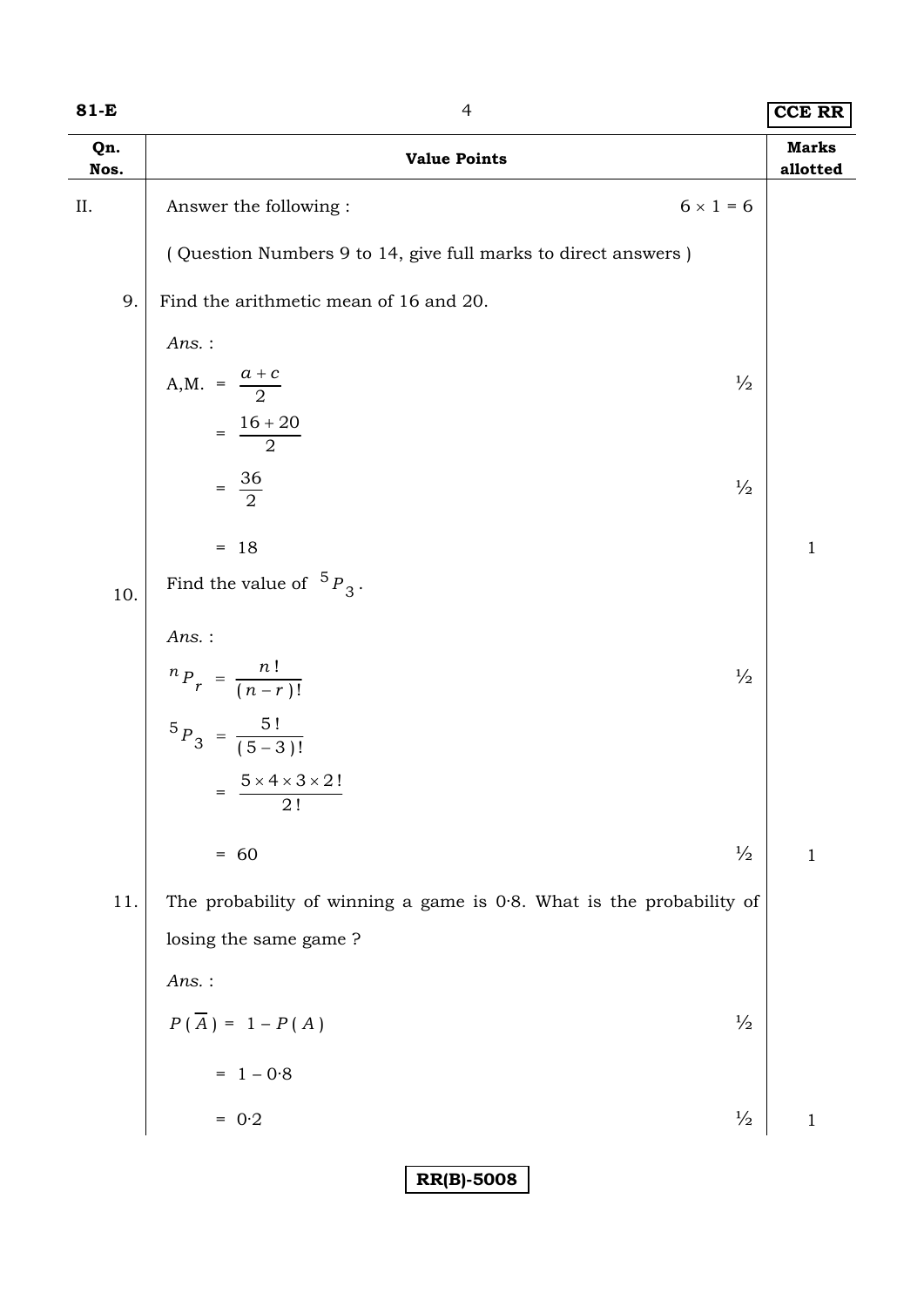| Qn.<br>Nos. | <b>Value Points</b>                                                                |              |
|-------------|------------------------------------------------------------------------------------|--------------|
| 12.         | The Mean $(\bar{x})$ of certain scores is 60 and the standard deviation $(\sigma)$ |              |
|             | of the same scores is 3. Find the coefficient of variation of the scores.          |              |
|             | $Ans.$ :                                                                           |              |
|             | $C.V. = \frac{\sigma}{\overline{X}} \times 100$<br>$\frac{1}{2}$                   |              |
|             | $=\frac{3}{60} \times 100$                                                         |              |
|             | $\frac{1}{2}$<br>$= 5$                                                             | $\mathbf{1}$ |
| 13.         | Find the remainder obtained when $P(x) = 4x^2 - 7x + 9$ is divided by              |              |
|             | $(x-2)$ .                                                                          |              |
|             | $Ans.$ :                                                                           |              |
|             | $x-2$ $4x + 1$<br>$4x^2 - 7x + 9$<br>$4x^2 - 8x$                                   |              |
|             |                                                                                    |              |
|             | $(-)$<br>$^{(+)}$<br>$\mathbf{1}$                                                  |              |
|             | $\begin{array}{c}\nX + 9 \\ \downarrow \quad \end{array}$                          |              |
|             | $(+)$<br>$\sqrt{ }$<br>$+ 11$                                                      | $\mathbf{1}$ |
|             | Remainder is $+11$                                                                 |              |
|             | Alternate method:                                                                  |              |
|             | $f(x) = 4x^2 - 7x + 9$                                                             |              |
|             | $f(2) = 4(2)^{2} - 7(2) + 9$<br>$\frac{1}{2}$                                      |              |
|             | $= 4(4)-14+9$                                                                      |              |
|             | $= 16 - 14 + 9 = 11$<br>$\frac{1}{2}$                                              | $\mathbf{1}$ |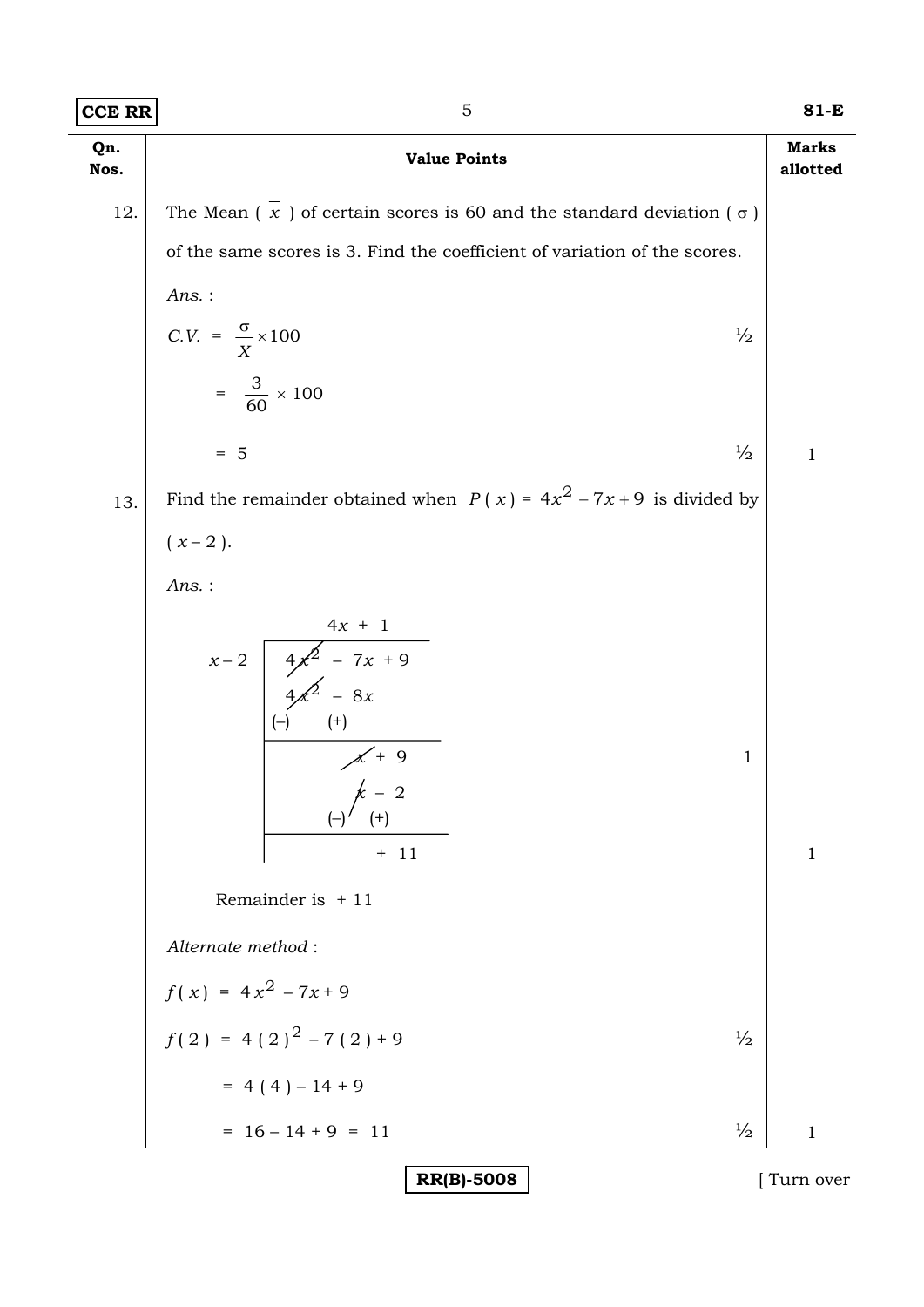| $81-E$      | 6                                                                                     |                          |
|-------------|---------------------------------------------------------------------------------------|--------------------------|
| Qn.<br>Nos. | <b>Value Points</b>                                                                   | <b>Marks</b><br>allotted |
|             | Alternate method:                                                                     |                          |
|             | $x-2 = 0 \Rightarrow x = 2$                                                           |                          |
|             | $\overline{2}$<br>$-\,7$<br>$4 \quad$<br>9                                            |                          |
|             | 8<br>$\overline{a}$<br>1                                                              |                          |
|             | $\overline{4}$<br>$\mathbf{1}$<br>11                                                  | $\mathbf 1$              |
|             | Remainder is 11.                                                                      |                          |
| 14.         | Write the discriminant of the quadratic equation $ax^2 + c = 0$ .                     |                          |
|             | $Ans.$ :                                                                              |                          |
|             | $\Delta$ = -4 ac                                                                      | 1                        |
| III. 15.    | In a group of 60 people, 40 people like to read newspapers, 35 people                 |                          |
|             | like to read magazines and 26 people like to read both. Find the                      |                          |
|             | number of people who read neither newspapers nor magazines.<br>2                      |                          |
|             | Ans.:                                                                                 |                          |
|             | $n ( \cup ) = 60, \quad n ( N ) = 40, \quad n ( M ) = 35, \quad n ( N \cap M ) = 26.$ |                          |
|             | $\frac{1}{2}$<br>$n(M) + n(N) = n(M \cup N) + n(M \cap N)$                            |                          |
|             | $\frac{1}{2}$<br>$35 + 40 = n (M \cup N) + 26$                                        |                          |
|             | $n(M \cup N) = 75 - 26 = 49$<br>$\frac{1}{2}$                                         |                          |
|             | $M \cup N$ = Set of people who read either newspaper or magazine                      |                          |
|             | $(M \cup N)'$ = Set of people who read neither newspaper nor magazine                 |                          |
|             | $n (M \cup N)' = n (\cup) - n (M \cup N)$<br>$\mathcal{L}_{\mathcal{C}}$              |                          |
|             | $= 60 - 49$                                                                           |                          |
|             | $\frac{1}{2}$<br>$= 11$                                                               | $\overline{2}$           |
|             | <b>RR(B)-5008</b>                                                                     |                          |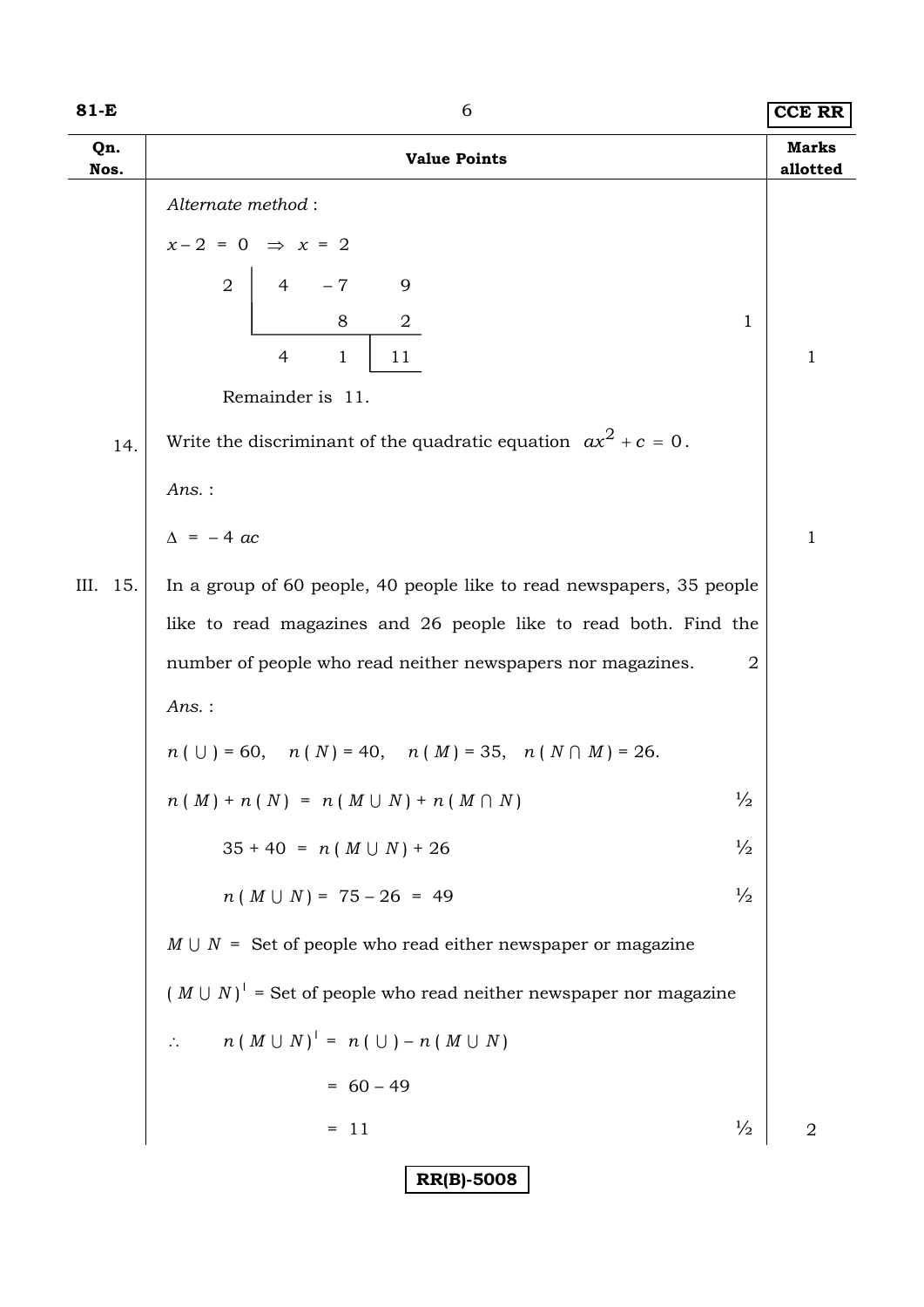| <b>CCE RR</b> | $\overline{7}$                                                                           |                | 81-E                     |
|---------------|------------------------------------------------------------------------------------------|----------------|--------------------------|
| Qn.<br>Nos.   | <b>Value Points</b>                                                                      |                | <b>Marks</b><br>allotted |
| 16.           | $\frac{1}{5}$ , $\frac{1}{3}$ , 1, -1,<br>Find the tenth term of the progression         | $\overline{2}$ |                          |
|               | $Ans.$ :                                                                                 |                |                          |
|               | Given $HP = \frac{1}{5}, \frac{1}{3}, 1, -1, $                                           |                |                          |
|               | In AP 5, 3, 1, -1,                                                                       | $\frac{1}{2}$  |                          |
|               | $a = 5$ , $d = 3 - 5 = 2$ , $n = 10$                                                     |                |                          |
|               | $T_n = a + (n-1) d$                                                                      | $\frac{1}{2}$  |                          |
|               | $T_{10} = 5 + (10 - 1) (-2)$                                                             |                |                          |
|               | $= 5 + 9(-2)$                                                                            |                |                          |
|               | $= 5 - 18$                                                                               | $\frac{1}{2}$  |                          |
|               | $=$ - 13.                                                                                |                |                          |
|               | In HP, $T_{10} = -\frac{1}{13}$                                                          | $\frac{1}{2}$  | $\overline{2}$           |
|               | Any other alternate method, give full marks.                                             |                |                          |
| 17.           | Prove that $3 + \sqrt{5}$ is an irrational number.                                       | $\overline{2}$ |                          |
|               | $Ans.$ :                                                                                 |                |                          |
|               | Let us assume $3 + \sqrt{5}$ is a rational number                                        |                |                          |
|               | $3 + \sqrt{5} = \frac{p}{q}$ where $p, q \in \mathbb{Z}$ and $q \neq 0$<br>$\Rightarrow$ | $\frac{1}{2}$  |                          |
|               |                                                                                          |                |                          |
|               | $\Rightarrow \sqrt{5} = \frac{p}{q} - 3$<br>$\Rightarrow \sqrt{5} = \frac{p - 3q}{q}$    |                |                          |
|               | $\sqrt{5}$ is a rational number                                                          |                |                          |
|               | $\therefore$ $\frac{p-3q}{q}$ is rational                                                | $\frac{1}{2}$  |                          |
|               | But $\sqrt{5}$ is not a rational number                                                  |                |                          |
|               | This leads to a contradiction,                                                           | $\frac{1}{2}$  |                          |
|               | Out assumption that $3 + \sqrt{5}$ is a rational number is wrong.                        |                |                          |
|               | $\therefore$ 3 + $\sqrt{5}$ is an irrational number.                                     | $\frac{1}{2}$  | $\overline{2}$           |
|               | <b>RR(B)-5008</b>                                                                        |                | Turn over                |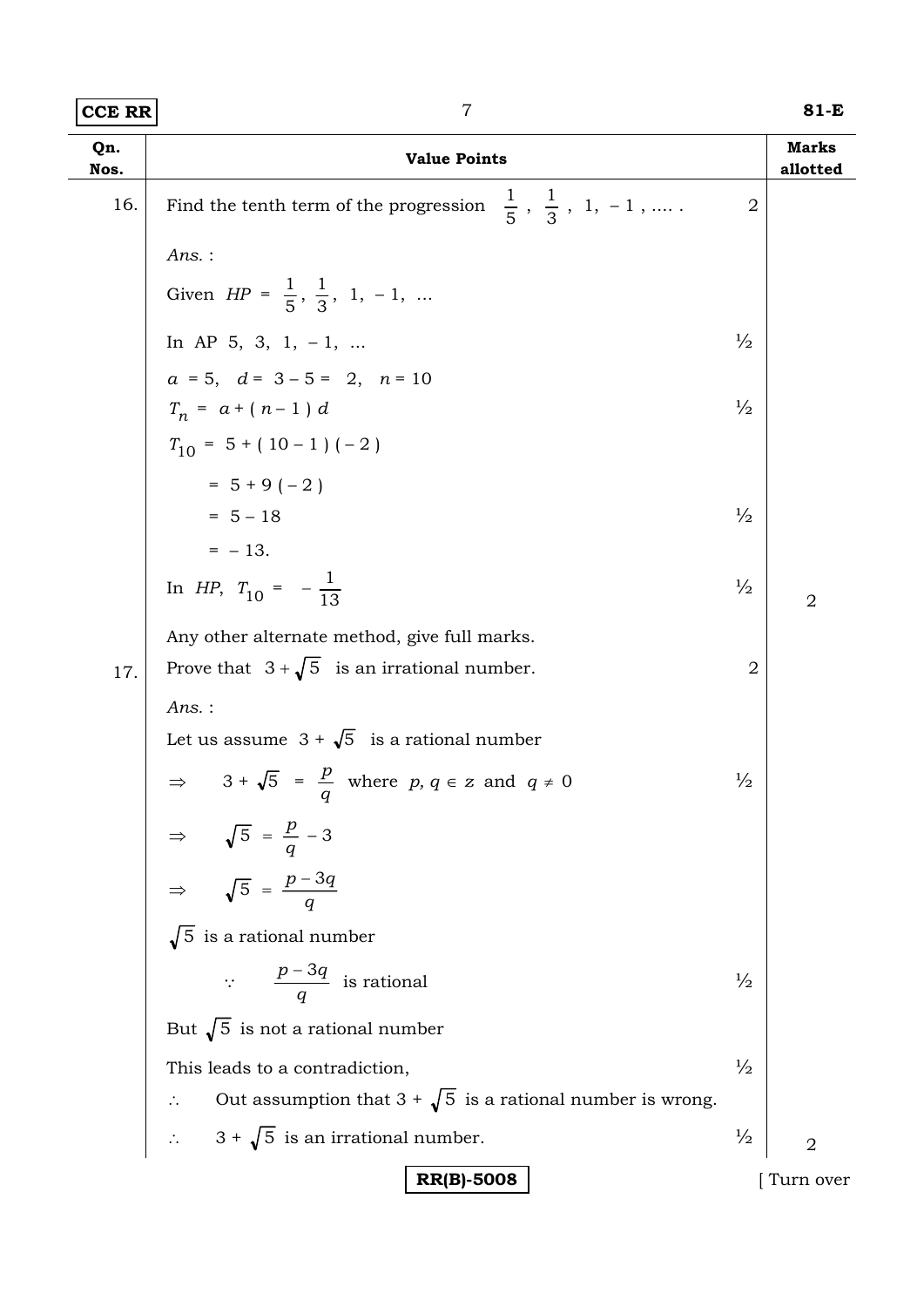| $81-E$      | 8<br><b>Value Points</b>                                                                                                                        |                |
|-------------|-------------------------------------------------------------------------------------------------------------------------------------------------|----------------|
| Qn.<br>Nos. |                                                                                                                                                 |                |
| 18.         | State the fundamental principle of counting.<br>a)                                                                                              |                |
|             | Write the value of 0!<br>$\overline{2}$<br>$\mathbf{b}$                                                                                         |                |
|             | $Ans.$ :                                                                                                                                        |                |
|             | If one activity can be done in $m$ different ways and for these $m$<br>a)<br>different ways a second activity can be done in $n$ different ways |                |
|             | then two activities one after the other can be done in $m \times n$<br>number of ways.<br>1                                                     |                |
|             | $0! = 1$<br>$\mathbf{b}$<br>1                                                                                                                   | 2              |
| 19.         | Using a suitable formula calculate the number of diagonals that can                                                                             |                |
|             | be drawn in the given polygon.<br>2<br>Β<br>А<br>$\overline{C}$<br>Н<br>D<br>G<br>E<br>F                                                        |                |
|             | $Ans.$ :                                                                                                                                        |                |
|             | Polygon is an octagon<br>$\frac{1}{2}$<br>$\therefore$ $n = 8$                                                                                  |                |
|             | Total number of sides and diagonals<br>$8C_2$<br>$\frac{1}{2}$                                                                                  |                |
|             | ${}^{n}C_{r} = \frac{n!}{(n-r)! r!}$                                                                                                            |                |
|             | ${}^{n}C_2 = \frac{8!}{(8-2)! \ 2!}$<br>$\frac{1}{2}$<br>$=\frac{8 \times 7 \times 64}{64 \times 2!} = \frac{56}{2} = 28$                       |                |
|             | Number of diagonals = $28 - 8 = 20$<br>$\frac{1}{2}$                                                                                            | $\overline{2}$ |
|             | <b>RR(B)-5008</b>                                                                                                                               |                |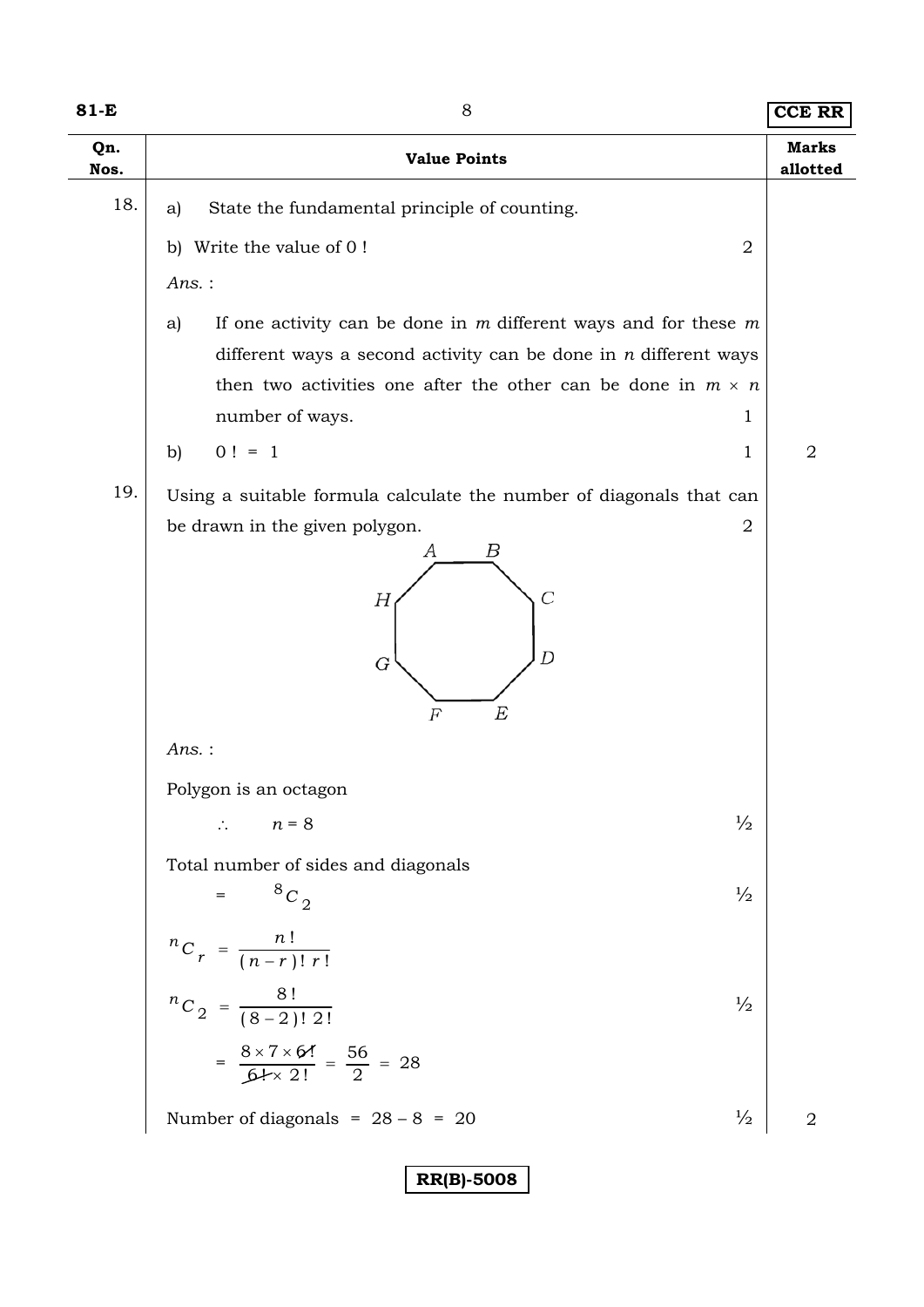| CCE RR | 81-E |
|--------|------|
|        |      |

| Qn.<br>Nos. | <b>Value Points</b>                                                               | <b>Marks</b><br>allotted |
|-------------|-----------------------------------------------------------------------------------|--------------------------|
|             | Alternate method:                                                                 |                          |
|             | $\frac{1}{2}$<br>Polygon is an octagon $\therefore$ $n = 8$                       |                          |
|             | Number of diagonals = $\frac{n(n-3)}{2}$<br>$\frac{1}{2}$                         |                          |
|             | $=\frac{8(8-3)}{2}$<br>$\frac{1}{2}$                                              |                          |
|             | $\frac{8\times5}{2}$<br>$=$                                                       |                          |
|             | $\frac{1}{2}$<br>20<br>$=$                                                        | $\sqrt{2}$               |
| 20.         | In an experiment of tossing a fair coin twice, find the probability of<br>getting |                          |
|             | two heads<br>a)                                                                   |                          |
|             | exactly one tail.<br>$\sqrt{2}$<br>$\mathbf{b}$                                   |                          |
|             | Ans.:                                                                             |                          |
|             | Sample space : $S = \{(HT), (HH), (TT), (TH)\}\$                                  |                          |
|             | $\frac{1}{2}$<br>$n(S) = 4$                                                       |                          |
|             | $A =$ Event of getting two heads                                                  |                          |
|             | $= \{ (HH) \}$                                                                    |                          |
|             | $\therefore$ $n(A) = 1$                                                           |                          |
|             | $P(A) = \frac{n(A)}{n(S)} = \frac{1}{4}$<br>$\frac{1}{2}$                         |                          |
|             | $B =$ Event of getting exactly one tail                                           |                          |
|             | $\frac{1}{2}$<br>$= \{ (HT), (TH) \}$                                             |                          |
|             |                                                                                   |                          |
|             | $n(B) = 2$<br>$P(B) = \frac{n(B)}{n(S)} = \frac{2}{4}$<br>$\frac{1}{2}$           | $\overline{2}$           |
|             | <b>RR(B)-5008</b>                                                                 | Turn over                |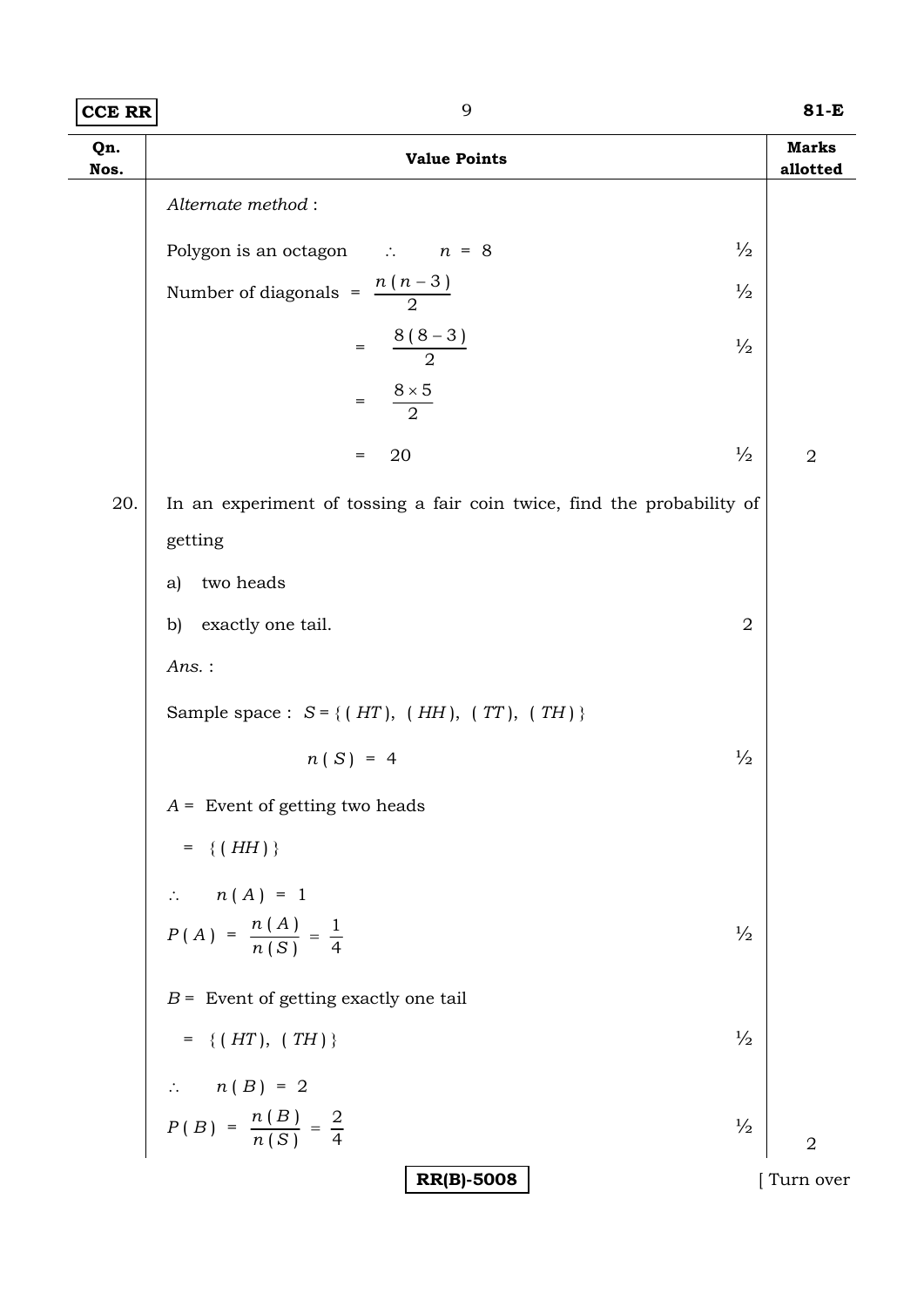| 81-E        | 10                                                                                                                           |                | <b>CCE RR</b>            |
|-------------|------------------------------------------------------------------------------------------------------------------------------|----------------|--------------------------|
| Qn.<br>Nos. | <b>Value Points</b>                                                                                                          |                | <b>Marks</b><br>allotted |
| 21.         | Find the product of $\sqrt{3}/2$ and $\sqrt{3}$ .                                                                            | $\overline{2}$ |                          |
|             | $Ans.$ :                                                                                                                     |                |                          |
|             | LCM of order of surds: 6                                                                                                     | $\frac{1}{2}$  |                          |
|             | $\therefore$ $\sqrt[3]{2} = \frac{3 \times 2}{2^2} = \sqrt[4]{4}$<br>$\sqrt{3} = \frac{2 \times 3}{3^3} = \sqrt{27}$         | $\frac{1}{2}$  |                          |
|             |                                                                                                                              | $\frac{1}{2}$  |                          |
|             | $\sqrt{3}/2 \times \sqrt{3} = \sqrt{4} \times \sqrt{27} = \sqrt{108}$                                                        | $\frac{1}{2}$  | $\overline{2}$           |
|             | For any other suitable alternative method give marks.                                                                        |                |                          |
| 22.         | Rationalise the denominator and simplify :<br>$\frac{\sqrt{3}}{\sqrt{3}+\sqrt{2}}$                                           | 2              |                          |
|             | $Ans.$ :                                                                                                                     |                |                          |
|             | Rationalising factor of $\sqrt{3} + \sqrt{2}$ is $\sqrt{3} - \sqrt{2}$                                                       | $\frac{1}{2}$  |                          |
|             | $\frac{\sqrt{3}}{\sqrt{3}+\sqrt{2}} = \frac{\sqrt{3}}{\sqrt{3}+\sqrt{2}} \times \frac{\sqrt{3}-\sqrt{2}}{\sqrt{3}-\sqrt{2}}$ | $\frac{1}{2}$  |                          |
|             | $\sqrt{3}(\sqrt{3}-\sqrt{2})$<br>$(\sqrt{3})^2 - (\sqrt{2})^2$                                                               | $\frac{1}{2}$  |                          |
|             | $=\frac{\sqrt{9}-\sqrt{6}}{2 \cdot 2} = \frac{3-\sqrt{6}}{1} = 3-\sqrt{6}$                                                   | $\frac{1}{2}$  | $\overline{2}$           |
| 23.         | Find the quotient and the remainder using synthetic division :                                                               |                |                          |
|             | $(x^{3} + x^{2} - 3x + 5) \div (x - 1).$                                                                                     | $\overline{2}$ |                          |
|             | <b>OR</b>                                                                                                                    |                |                          |
|             | If one of the zeros of the polynomial $x^2 - x - (2k + 2)$ is $-4$ , find the                                                |                |                          |
|             | value of $k$ .                                                                                                               |                |                          |
|             | $Ans.$ :                                                                                                                     |                |                          |
|             | <b>RR(B)-5008</b>                                                                                                            |                |                          |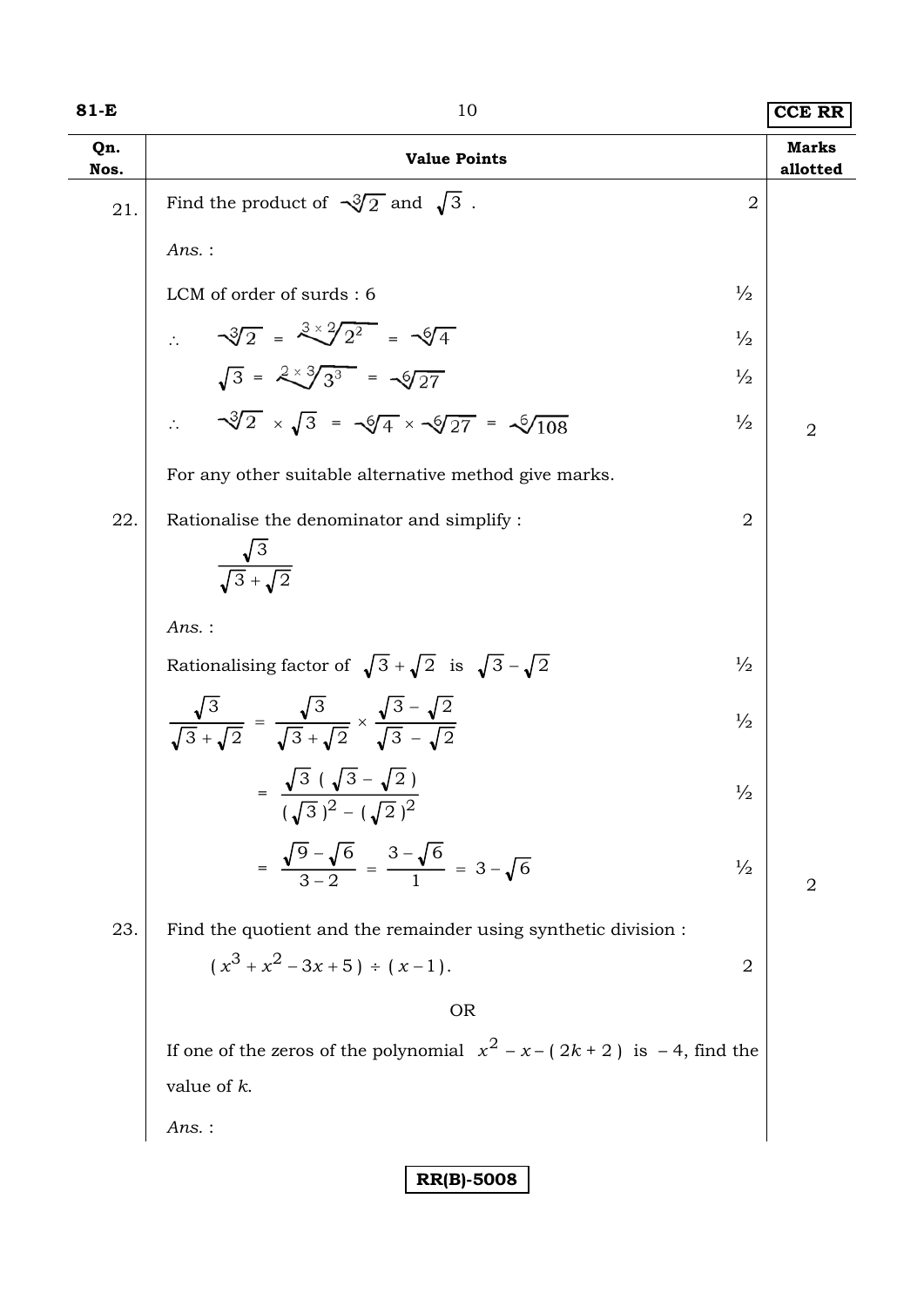| Qn.<br>Nos. | <b>Value Points</b>                                                                                                                    | <b>Marks</b><br>allotted |
|-------------|----------------------------------------------------------------------------------------------------------------------------------------|--------------------------|
|             | $x-1=0$ $\Rightarrow$ $x=1$<br>1<br>$\begin{vmatrix} 1 & 1 & -3 & 5 \\ 1 & 2 & -1 \end{vmatrix}$<br>$\mathbf 1$<br>$1 \t 2 \t -1 \t 4$ |                          |
|             | Quotient, $Q(x) = x^2 + 2x - 1$<br>$\frac{1}{2}$                                                                                       |                          |
|             | $\frac{1}{2}$<br>Remainder, $R(x) = 4$                                                                                                 | $\sqrt{2}$               |
|             | <b>OR</b>                                                                                                                              |                          |
|             | Let $p(x) = x^2 - x - (2k + 2)$                                                                                                        |                          |
|             | Given $-4$ is a zero of $p(x)$                                                                                                         |                          |
|             | $\frac{1}{2}$<br>$\therefore p(-4) = 0$                                                                                                |                          |
|             | $p(x) = x^{2} - x - (2k + 2)$                                                                                                          |                          |
|             | 0 = $(-4)^2 - (-4) - (2k + 2)$<br>0 = 16 + 4 - 2k - 2<br>$\frac{1}{2}$                                                                 |                          |
|             | $\frac{1}{2}$                                                                                                                          |                          |
|             | 0 = $18 - 2k$<br>$\Rightarrow 2k = 18$                                                                                                 |                          |
|             | or $k = \frac{18}{2} = 9$<br>$\frac{1}{2}$                                                                                             | $\overline{2}$           |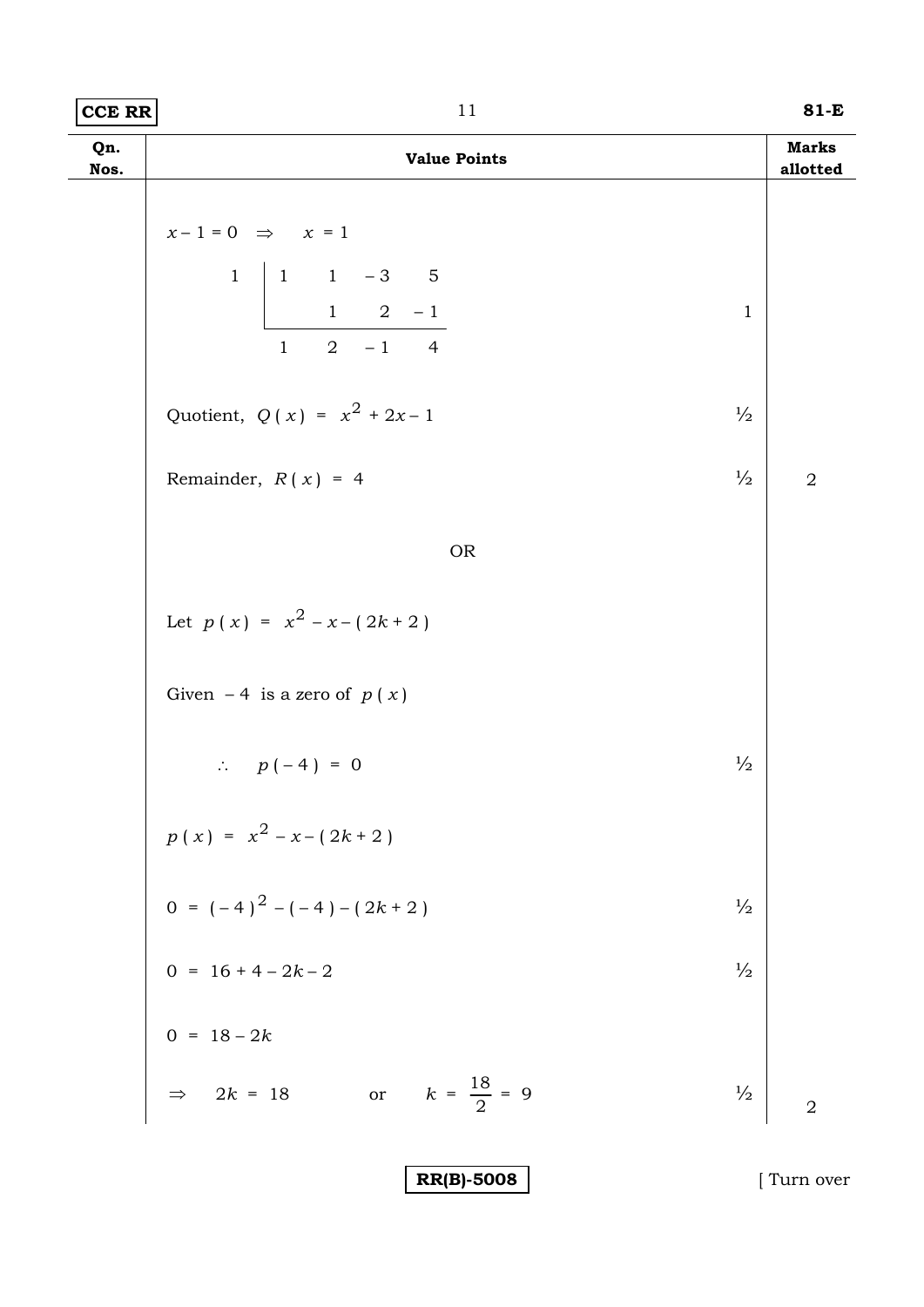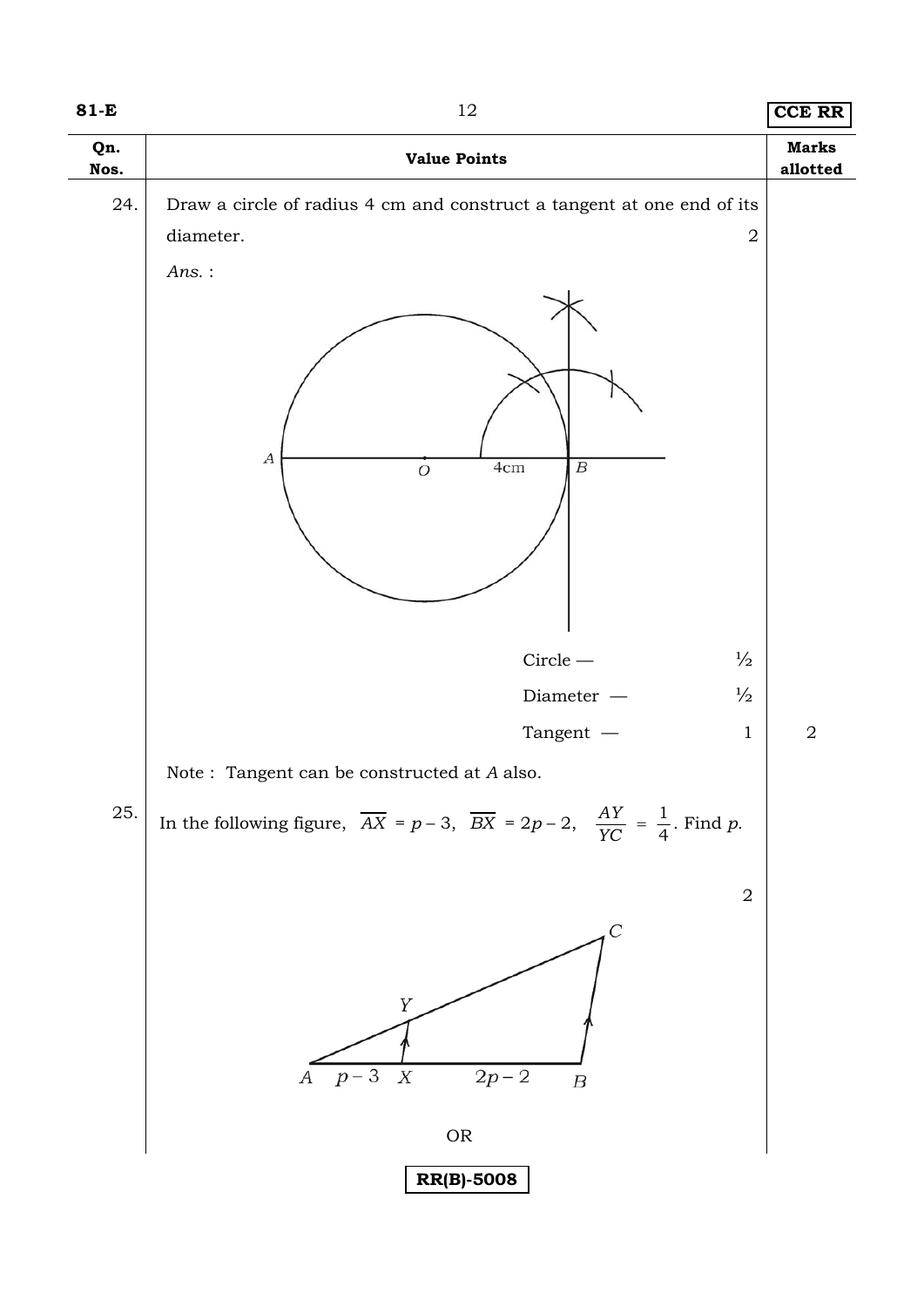| <b>CCE RR</b> | 13                                                                                                                            | 81-E                     |
|---------------|-------------------------------------------------------------------------------------------------------------------------------|--------------------------|
| Qn.<br>Nos.   | <b>Value Points</b>                                                                                                           | <b>Marks</b><br>allotted |
|               | In the trapezium ABCD, $\overline{AB}$    $\overline{CD}$ , $\overline{AB}$ = $2\overline{CD}$ and area of $\triangle AOB$ is |                          |
|               | 84 cm <sup>2</sup> . Find the area of $\triangle$ COD.<br>D<br>C<br>А<br>$\boldsymbol{B}$                                     |                          |
|               | $Ans.$ :                                                                                                                      |                          |
|               | In $\triangle ABC$ , $\overline{XY}$    $\overline{BC}$                                                                       |                          |
|               | By Thale's theorem, $\frac{AX}{XB} = \frac{AY}{YC}$<br>$\frac{1}{2}$                                                          |                          |
|               | $\frac{p-3}{2p-2} = \frac{1}{4}$<br>$\frac{1}{2}$                                                                             |                          |
|               | Cross multiplying, we get,                                                                                                    |                          |
|               | $4(p-3) = 2p-2$                                                                                                               |                          |
|               | $4p-12 = 2p-2$<br>$\frac{1}{2}$                                                                                               |                          |
|               | Rearranging,                                                                                                                  |                          |
|               | $4p-2p = 12-2$<br>$2p = 10$ ; $p = \frac{10}{2} = 5$<br>$\frac{1}{2}$                                                         | $\overline{2}$           |
|               | <b>OR</b>                                                                                                                     |                          |
|               | In $\triangle AOB$ and $\triangle COD$ ,                                                                                      |                          |
|               | ( vertically opposite angles )<br>AOB<br>$\vert$ COD                                                                          |                          |
|               | ( alternate angles )<br>$CDO =$<br>  OBA                                                                                      |                          |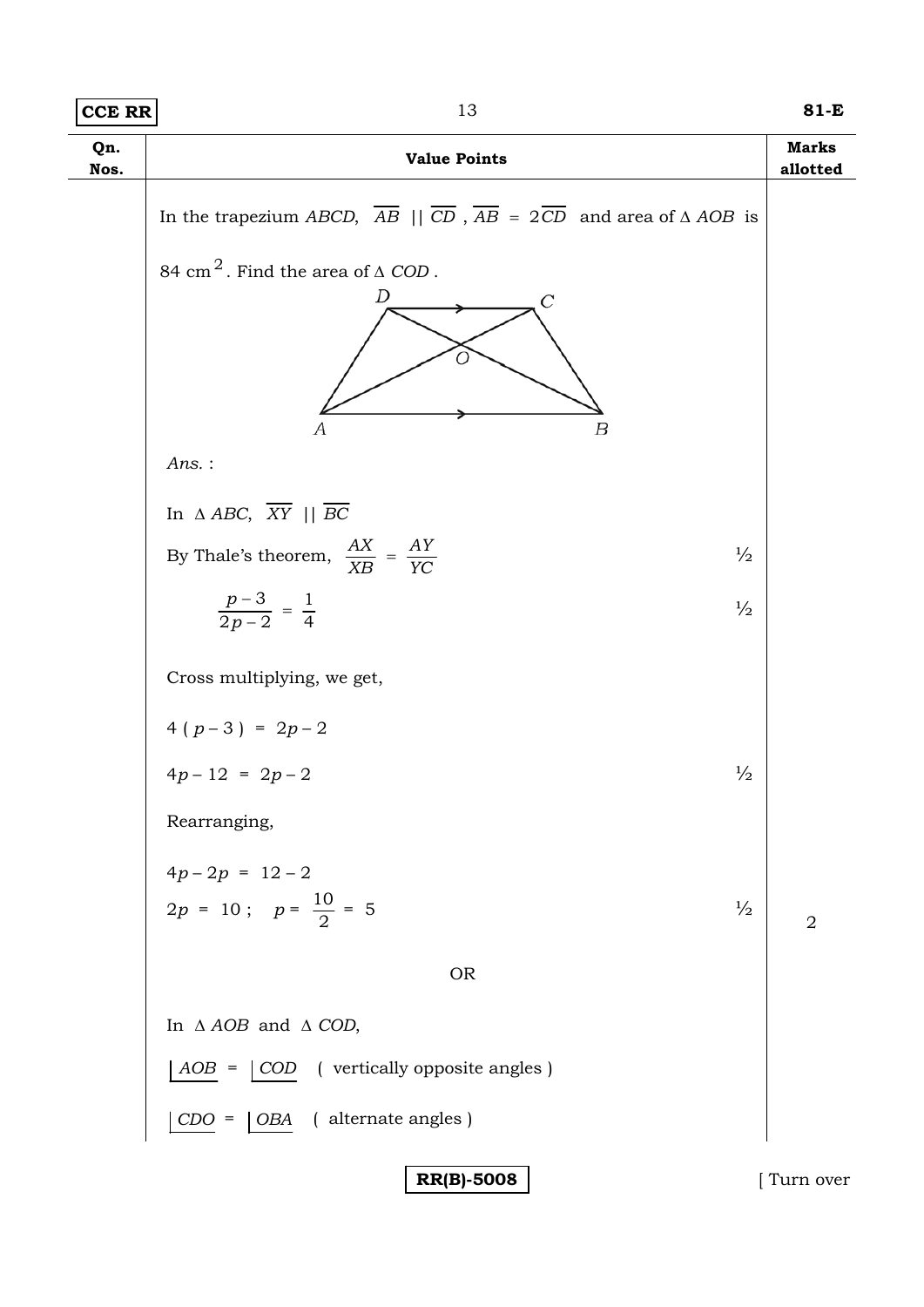| 81-E        | 14                                                                                                                                                                                                                                                                                                                                                                                                                                                                               | <b>CCE RR</b>            |
|-------------|----------------------------------------------------------------------------------------------------------------------------------------------------------------------------------------------------------------------------------------------------------------------------------------------------------------------------------------------------------------------------------------------------------------------------------------------------------------------------------|--------------------------|
| Qn.<br>Nos. | <b>Value Points</b>                                                                                                                                                                                                                                                                                                                                                                                                                                                              | <b>Marks</b><br>allotted |
| 26.         | By AA criteria,<br>$\triangle AOB \sim \triangle COD$<br>$\mathbf{1}$<br>Area of $\triangle AOB$ = $\frac{AB^2}{CD^2}$<br>$\frac{1}{2}$<br>$\frac{84}{\text{Area of }\Delta COD} = \frac{(2DC)^2}{CD^2} = \frac{4CD^2}{1CD^2} = \frac{4}{1}$<br>$4 \times$ Area of $\triangle$ COD = 84<br>$\Rightarrow$<br>Or Area of $\triangle$ COD = $\frac{84}{4}$ = 21 cm <sup>2</sup> .<br>$\frac{1}{2}$<br>Given $\tan A = \frac{3}{4}$ , find $\sin A$ and $\cos A$ .<br>$\overline{2}$ | $\sqrt{2}$               |
|             | $Ans.$ :<br>Ċ<br>3<br>1<br>$\boldsymbol{B}$<br>4                                                                                                                                                                                                                                                                                                                                                                                                                                 |                          |
|             | $\tan A = \frac{3}{4}$<br>By Pythagorus theorem,<br>$BC^{2} + BA^{2} = AC^{2}$<br>$3^2 + 4^2 = AC^2$                                                                                                                                                                                                                                                                                                                                                                             |                          |
|             | $\Rightarrow AC^2 = 25 \Rightarrow AC = 5$<br>$\frac{1}{2}$<br>$sin A = \frac{opp}{hyp} = \frac{3}{5}$                                                                                                                                                                                                                                                                                                                                                                           |                          |
|             | $\cos A = \frac{adj}{hyp} = \frac{4}{5}$<br>$\frac{1}{2}$                                                                                                                                                                                                                                                                                                                                                                                                                        | $\overline{2}$           |
|             | <b>RR(B)-5008</b>                                                                                                                                                                                                                                                                                                                                                                                                                                                                |                          |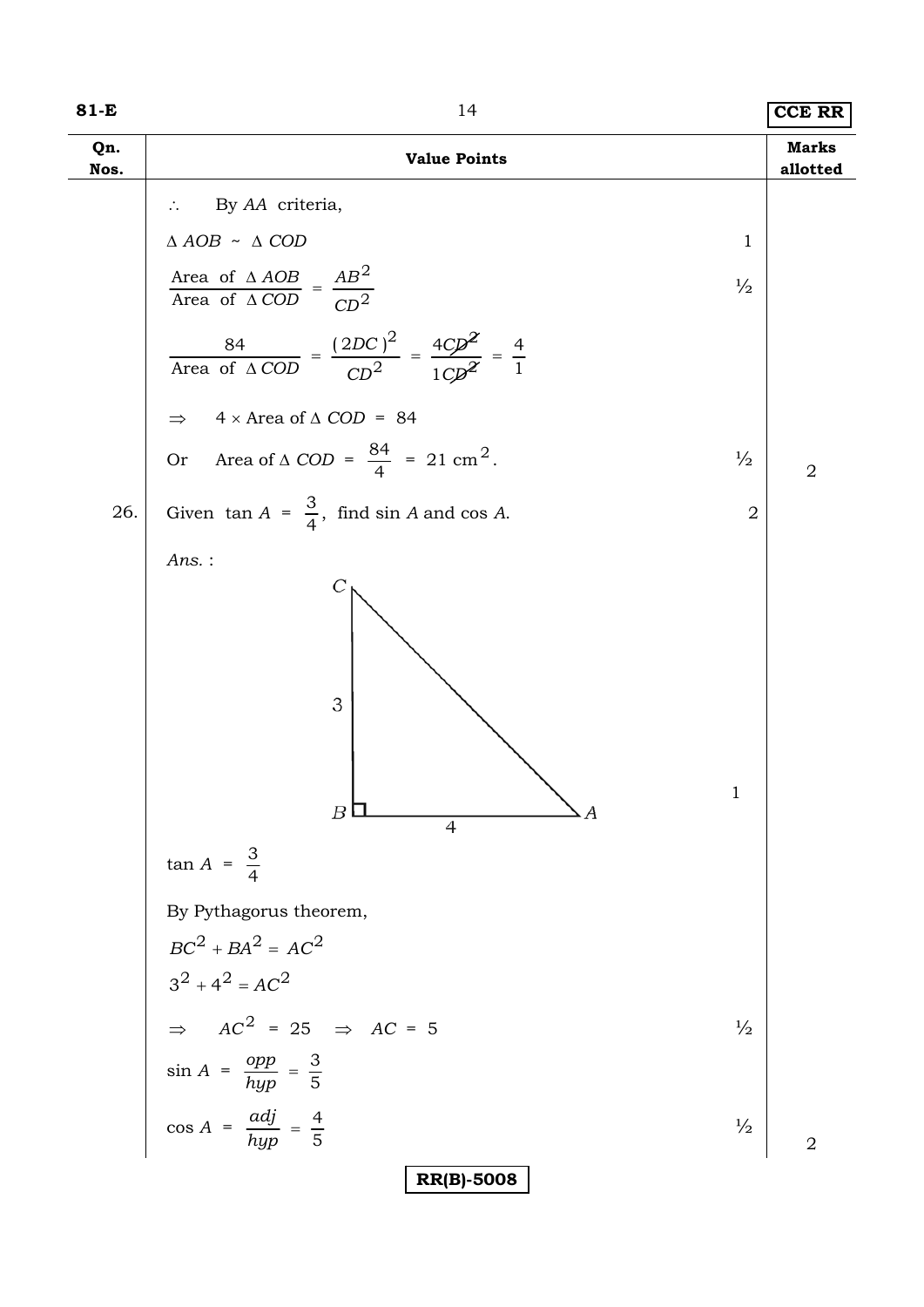**CCE RR** 15 **81-E**

| Qn.<br>Nos. | <b>Value Points</b>                                                            |                | <b>Marks</b><br>allotted |
|-------------|--------------------------------------------------------------------------------|----------------|--------------------------|
| 27.         | Find the equation of a line having angle of inclination 45° and                |                |                          |
|             | $y$ -intercept is 2.                                                           | $\overline{2}$ |                          |
|             | $Ans.$ :                                                                       |                |                          |
|             | $m = \tan \theta$ $c = 2$<br>$\theta = 45^{\circ}$ ,                           | $\frac{1}{2}$  |                          |
|             | $m = \tan 45^{\circ} = 1$                                                      | $\frac{1}{2}$  |                          |
|             | $y = mx + c$                                                                   | $\frac{1}{2}$  |                          |
|             | $y = (1) x + 2 \implies y = x + 2$ or $x - y + 2 = 0$                          | $\frac{1}{2}$  | $\overline{2}$           |
| 28.         | Find the distance between the points $A(6, 5)$ and $B(4, 4)$ .                 | $\overline{2}$ |                          |
|             | Ans.:                                                                          |                |                          |
|             | $(\,x_1 \;,\; y_1\,)\qquad \quad (\,x_2 \;,\; y_2\,)$                          |                |                          |
|             | $A(6, 5)$ $B(4, 4)$                                                            |                |                          |
|             | $AB = \sqrt{(x_2 - x_1)^2 + (y_2 - y_1)^2}$                                    | $\frac{1}{2}$  |                          |
|             | = $\sqrt{(4-6)^2+(4-5)^2}$                                                     | $\frac{1}{2}$  |                          |
|             | = $\sqrt{(-2)^2 + (-1)^2}$                                                     | $\frac{1}{2}$  |                          |
|             | = $\sqrt{4+1}$ = $\sqrt{5}$                                                    | $\frac{1}{2}$  | $\overline{2}$           |
| 29.         | The curved surface area of a right circular cone is 4070 $\text{cm}^2$ and its |                |                          |
|             | slant height is 37 cm. Find the radius of the base of the cone.                | $\overline{2}$ |                          |
|             | Ans. :                                                                         |                |                          |
|             | Curved Surface Area (CSA) = 4070                                               |                |                          |
|             | Slant height, $l = 37$ cm<br>$r = ?$                                           |                |                          |
|             |                                                                                | $\frac{1}{2}$  |                          |
|             | $CSA = \pi rl$                                                                 |                |                          |
|             | 4070 = $\frac{22}{7} \times r \times 37$                                       | $\frac{1}{2}$  |                          |
|             | Rearranging, $r = \frac{110}{22 \times 37} = \frac{110 \times 7}{22}$          | $\frac{1}{2}$  |                          |
|             | $r = 35$ cm                                                                    | $\frac{1}{2}$  | $\overline{2}$           |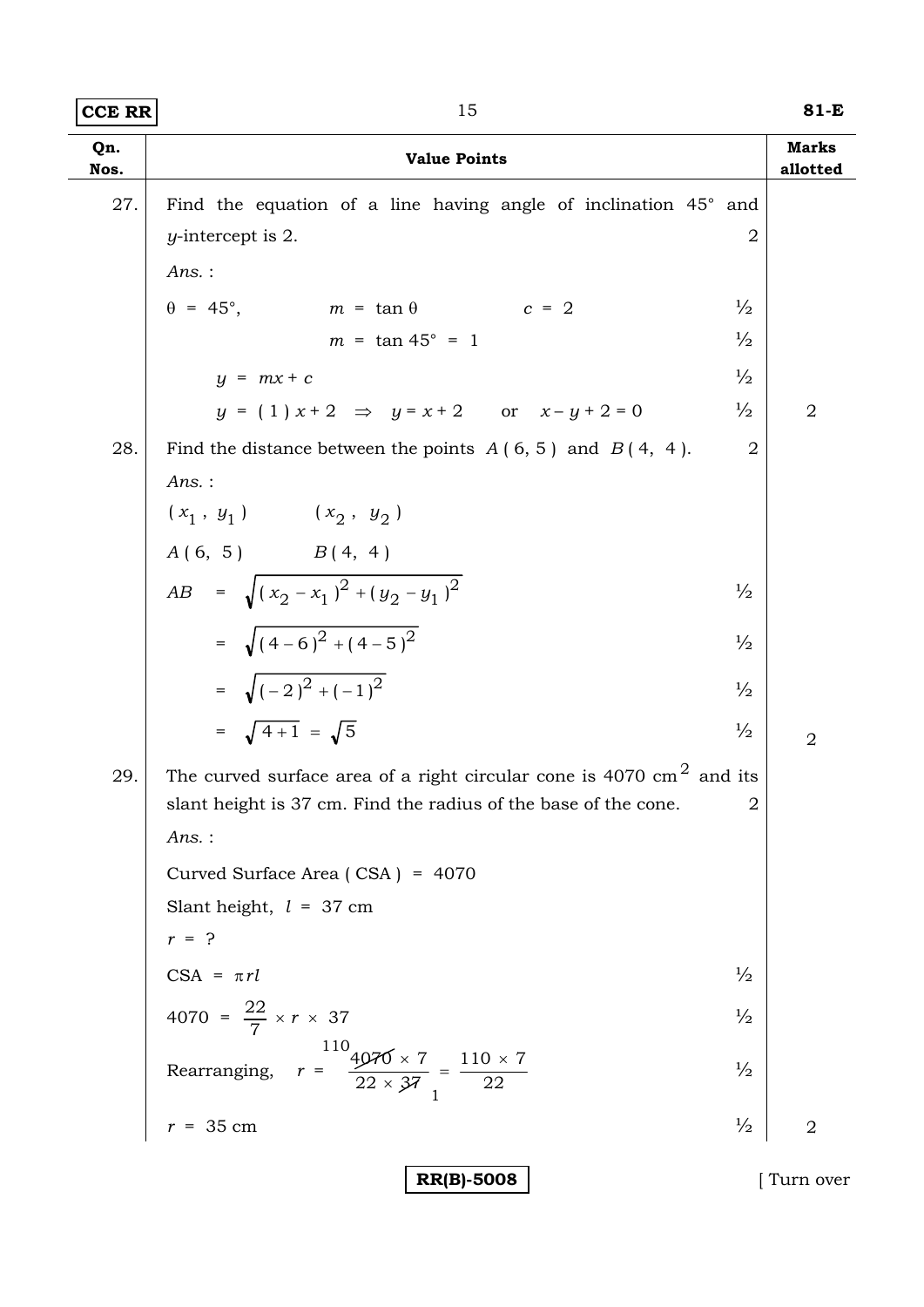| 81-E        |                                                  |                                                         | 16                                                                                                                                     |                                    | <b>CCE RR</b>            |
|-------------|--------------------------------------------------|---------------------------------------------------------|----------------------------------------------------------------------------------------------------------------------------------------|------------------------------------|--------------------------|
| Qn.<br>Nos. |                                                  |                                                         | <b>Value Points</b>                                                                                                                    |                                    | <b>Marks</b><br>allotted |
| 30.         |                                                  |                                                         | Draw a plan of a level ground using the information given below :                                                                      |                                    | $\overline{2}$           |
|             |                                                  | $(Scale 20 m = 1 cm)$                                   |                                                                                                                                        |                                    |                          |
|             |                                                  |                                                         | Metre To C                                                                                                                             |                                    |                          |
|             |                                                  |                                                         | 220                                                                                                                                    |                                    |                          |
|             |                                                  | To D $100\,$                                            | 160                                                                                                                                    |                                    |                          |
|             |                                                  |                                                         | 120                                                                                                                                    | 80 to B                            |                          |
|             |                                                  | To E $60\,$                                             | 80                                                                                                                                     |                                    |                          |
|             |                                                  |                                                         | From A                                                                                                                                 |                                    |                          |
|             | Ans.:                                            |                                                         |                                                                                                                                        |                                    |                          |
|             | $80 \text{ m} = \frac{80}{20} = 4 \text{ cm}$    |                                                         |                                                                                                                                        |                                    |                          |
|             | 120 m = $\frac{120}{20}$ = 6 cm                  |                                                         |                                                                                                                                        |                                    |                          |
|             | 160 m = $\frac{160}{20}$ = 8 cm                  |                                                         |                                                                                                                                        |                                    | $\frac{1}{2}$            |
|             | $220 \text{ m} = \frac{220}{20} = 11 \text{ cm}$ |                                                         |                                                                                                                                        |                                    |                          |
|             | 60 m = $\frac{60}{20}$ = 3 cm                    |                                                         |                                                                                                                                        |                                    |                          |
|             | 100 m = $\frac{100}{20}$ = 5 cm                  |                                                         |                                                                                                                                        |                                    | $\overline{2}$           |
|             |                                                  | $100 \text{ m}$<br>$\boldsymbol{D}$<br>$\boldsymbol{E}$ | $\cal C$<br>60 m<br>$\boldsymbol{H}$<br>40 m<br>$80~\mathrm{m}$<br>$\cal G$<br>40 m<br>$60\ {\rm m}$<br>$\cal F$<br>$80\ {\rm m}$<br>А | $\boldsymbol{B}$<br>$1\frac{1}{2}$ |                          |
|             |                                                  |                                                         | <b>RR(B)-5008</b>                                                                                                                      |                                    |                          |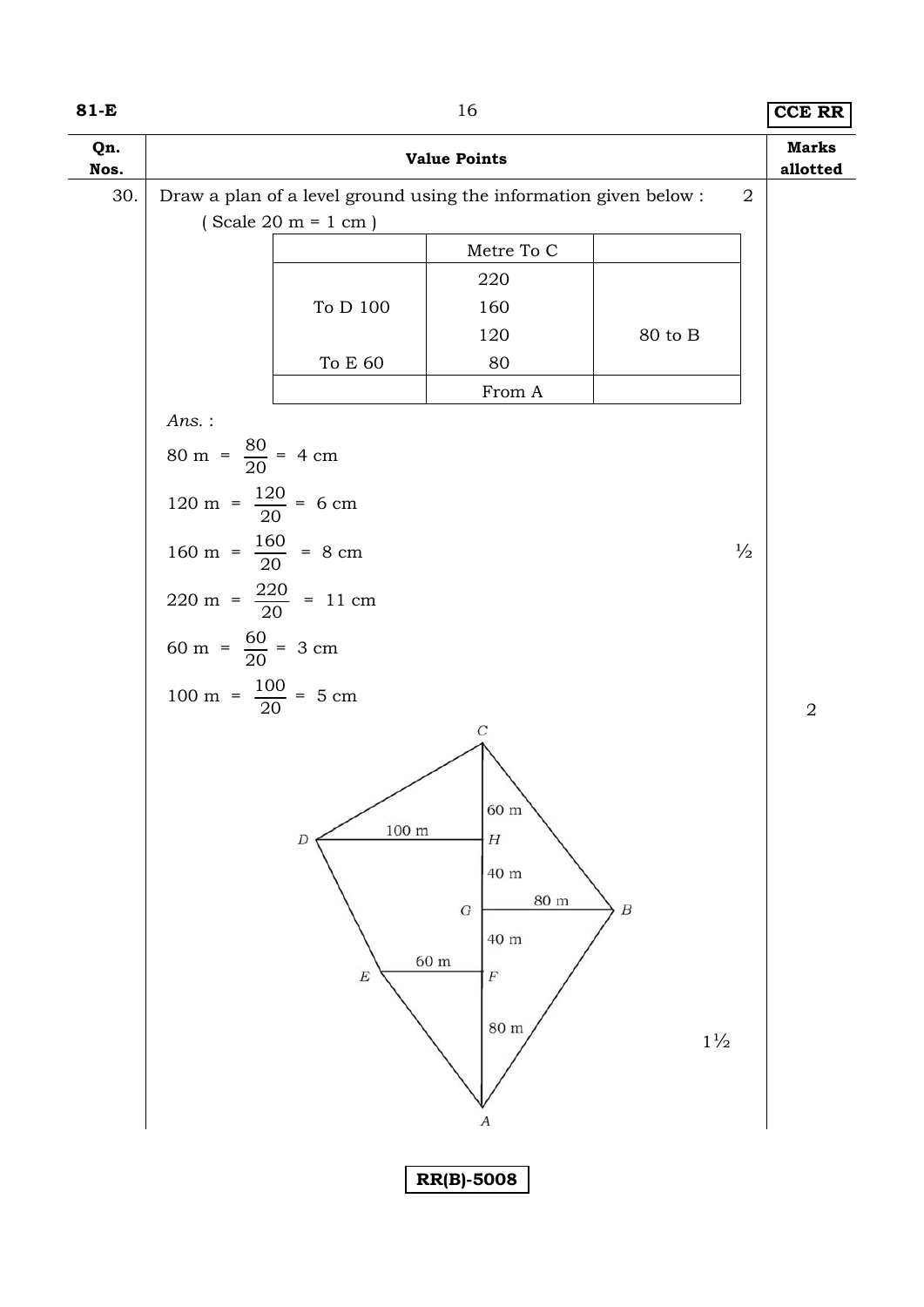| <b>CCE RR</b>                  | 17                                                                                                         |                                                                                  | 81-E                     |
|--------------------------------|------------------------------------------------------------------------------------------------------------|----------------------------------------------------------------------------------|--------------------------|
| Qn.<br>Nos.                    | <b>Value Points</b>                                                                                        |                                                                                  | <b>Marks</b><br>allotted |
| IV. 31.                        | Prove that the tangents drawn from an external point to a circle                                           |                                                                                  |                          |
|                                | are equal<br>a)                                                                                            |                                                                                  |                          |
|                                | subtend equal angles at the centre<br>b)                                                                   |                                                                                  |                          |
|                                | are equally inclined to the line joining the centre and the external<br>$\mathbf{c}$                       |                                                                                  |                          |
|                                | point.                                                                                                     |                                                                                  | 3                        |
|                                | Ans.:<br>Ρ<br>А<br>Data:<br>$\overline{BP}$ and $\overline{BQ}$ are the tangents<br>AP, AQ, AB are joined. | R<br>$\frac{1}{2}$<br>$A$ is the centre of the circle. $B$ is an external point. | $\frac{1}{2}$            |
|                                | $\overline{BP} = \overline{BQ}$<br>To prove:<br>a)                                                         |                                                                                  |                          |
|                                | b)<br>$PAB =  QAB$                                                                                         |                                                                                  | $\frac{1}{2}$            |
|                                | $\mathbf{c})$<br>$PBA = \bigcup QBA$                                                                       |                                                                                  |                          |
|                                | Proof:<br>Statement<br>Reason<br>Radius drawn at the point of<br>In $\triangle APB$ and $\triangle AQB$    |                                                                                  |                          |
|                                |                                                                                                            |                                                                                  |                          |
|                                |                                                                                                            |                                                                                  |                          |
|                                | $APB =   AQB = 90^{\circ}$                                                                                 | contact is perpendicular to the<br>tangent                                       |                          |
|                                | $hyp$ AB = $hyp$ AB                                                                                        | $1\frac{1}{2}$<br>Common side                                                    | $\mathfrak 3$            |
| <b>RR(B)-5008</b><br>Turn over |                                                                                                            |                                                                                  |                          |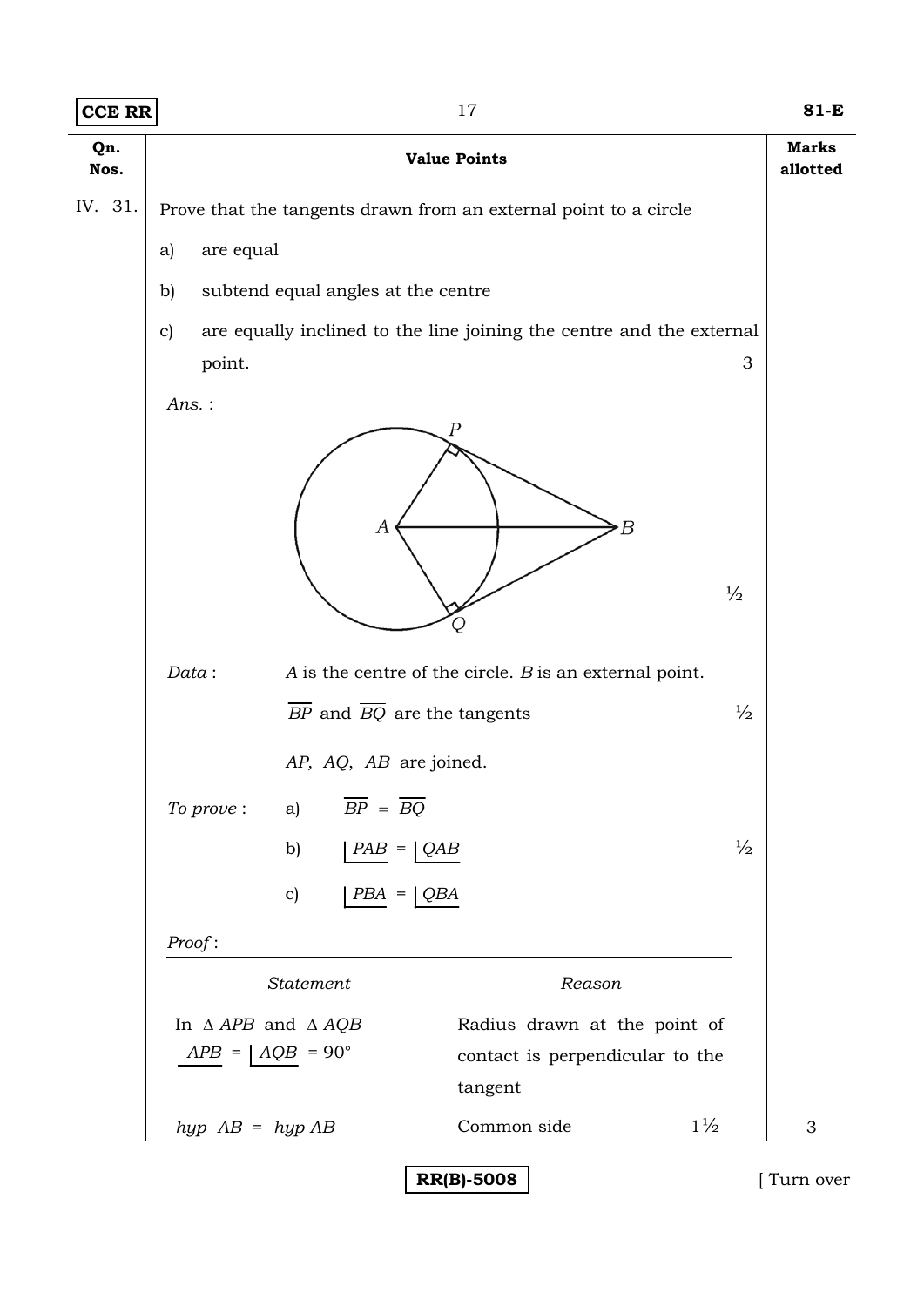| 81-E        | 18                                                                                                                                 |                          | <b>CCE RR</b>            |
|-------------|------------------------------------------------------------------------------------------------------------------------------------|--------------------------|--------------------------|
| Qn.<br>Nos. | <b>Value Points</b>                                                                                                                |                          | <b>Marks</b><br>allotted |
|             | $AP = AQ$                                                                                                                          | Radii of the same circle |                          |
|             | $\triangle APB \cong \triangle AQB$                                                                                                | RHS theorem              |                          |
|             | a) $BP = BQ$                                                                                                                       |                          |                          |
|             | b) $\bigcap$ $PAB = \bigcap$ $QAB$                                                                                                 | <b>CPCT</b>              |                          |
|             | $\mathbf{c})$<br>$PBA = \bigcup QBA$                                                                                               |                          |                          |
| 32.         | The circumference of the circular base of a right cylindrical vessel is                                                            |                          |                          |
|             | 132 cm and its height is 25 cm. Calculate the maximum quantity of<br>water it can hold. (Use $\pi = \frac{22}{7}$ ).               | 3                        |                          |
|             | <b>OR</b>                                                                                                                          |                          |                          |
|             | A solid metallic right circular cone is of height 20 cm and its base                                                               |                          |                          |
|             | radius is 5 cm. This cone is melted and recast into a solid sphere. Find<br>the radius of the sphere. (Use $\pi = \frac{22}{7}$ ). |                          |                          |
|             | $Ans.$ :                                                                                                                           |                          |                          |
|             | $C = 132 \text{ cm}, \quad h = 25 \text{ cm}, \quad r = ? \quad V = ?$                                                             |                          |                          |
|             | $C = 2\pi r$                                                                                                                       | $\frac{1}{2}$            |                          |
|             | 132 = 2 $\times \frac{22}{7} \times r$                                                                                             | $\frac{1}{2}$            |                          |
|             | Rearranging the terms,                                                                                                             |                          |                          |
|             | $r = \frac{132 \times 7}{22 \times 2} = \frac{132 \times 7}{44} = 21$ cm                                                           | $\frac{1}{2}$            |                          |
|             | <b>RR(B)-5008</b>                                                                                                                  |                          |                          |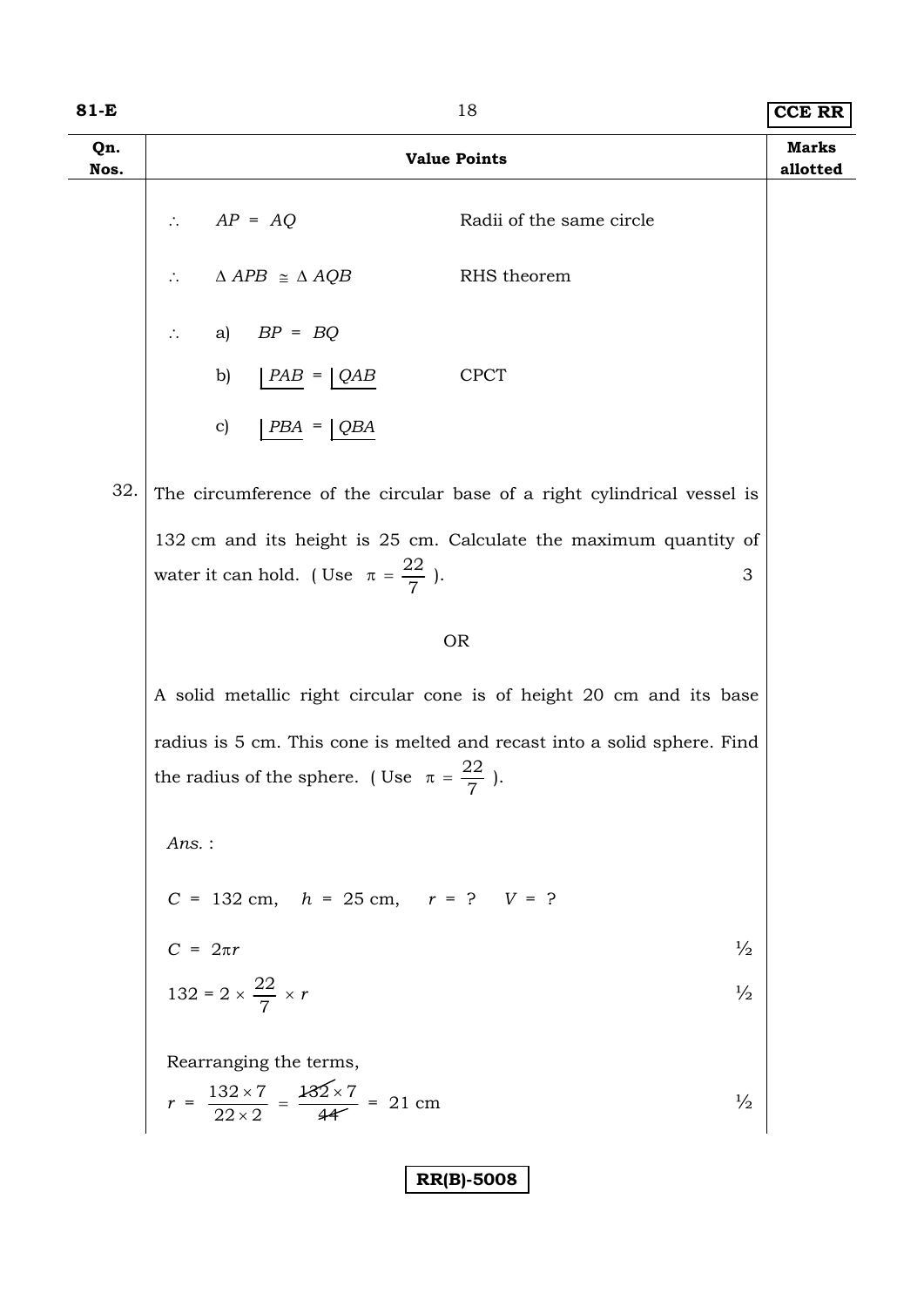| CCE RR | 81-E |
|--------|------|
|        |      |

| Qn.<br>Nos. | <b>Value Points</b>                                                                                 |               | <b>Marks</b><br>allotted |
|-------------|-----------------------------------------------------------------------------------------------------|---------------|--------------------------|
|             | Volume, $V = \pi r^2 h$                                                                             | $\frac{1}{2}$ |                          |
|             | $=\frac{22}{7} \times (21)^2 \times 25$                                                             |               |                          |
|             | $=\frac{22}{7} \times 21 \times 21 \times 25$                                                       | $\frac{1}{2}$ |                          |
|             | = 34650 cm <sup>3</sup>                                                                             | $\frac{1}{2}$ | 3                        |
|             | <b>OR</b>                                                                                           |               |                          |
|             | Cone, $h = 20$ cm, $r = 5$ cm                                                                       | $\frac{1}{2}$ |                          |
|             | $V_{cone} = \frac{1}{3} \pi r^2 h$                                                                  |               |                          |
|             | $=\frac{1}{3}\times\frac{22}{7}\times5^2\times20$                                                   |               |                          |
|             | Sphere, $r = ?$                                                                                     |               |                          |
|             | $V_{sphere} = \frac{4}{3} \pi r^3$                                                                  | $\frac{1}{2}$ |                          |
|             | Volume of cone is equal to volume of sphere                                                         |               |                          |
|             | $V_{cone} = V_{sphere}$                                                                             | $\frac{1}{2}$ |                          |
|             | $\frac{1}{3} \times \frac{22}{7} \times 5^2 \times 20 = \frac{4}{3} \times \frac{22}{7} \times r^3$ | $\frac{1}{2}$ |                          |
|             | Rearranging, we get                                                                                 |               |                          |
|             | $r^3 = \frac{5^2 \times 20}{4} = 5^2 \times 5 = 5^3$                                                | $\frac{1}{2}$ |                          |
|             | $r = 5$ cm.                                                                                         | $\frac{1}{2}$ | 3                        |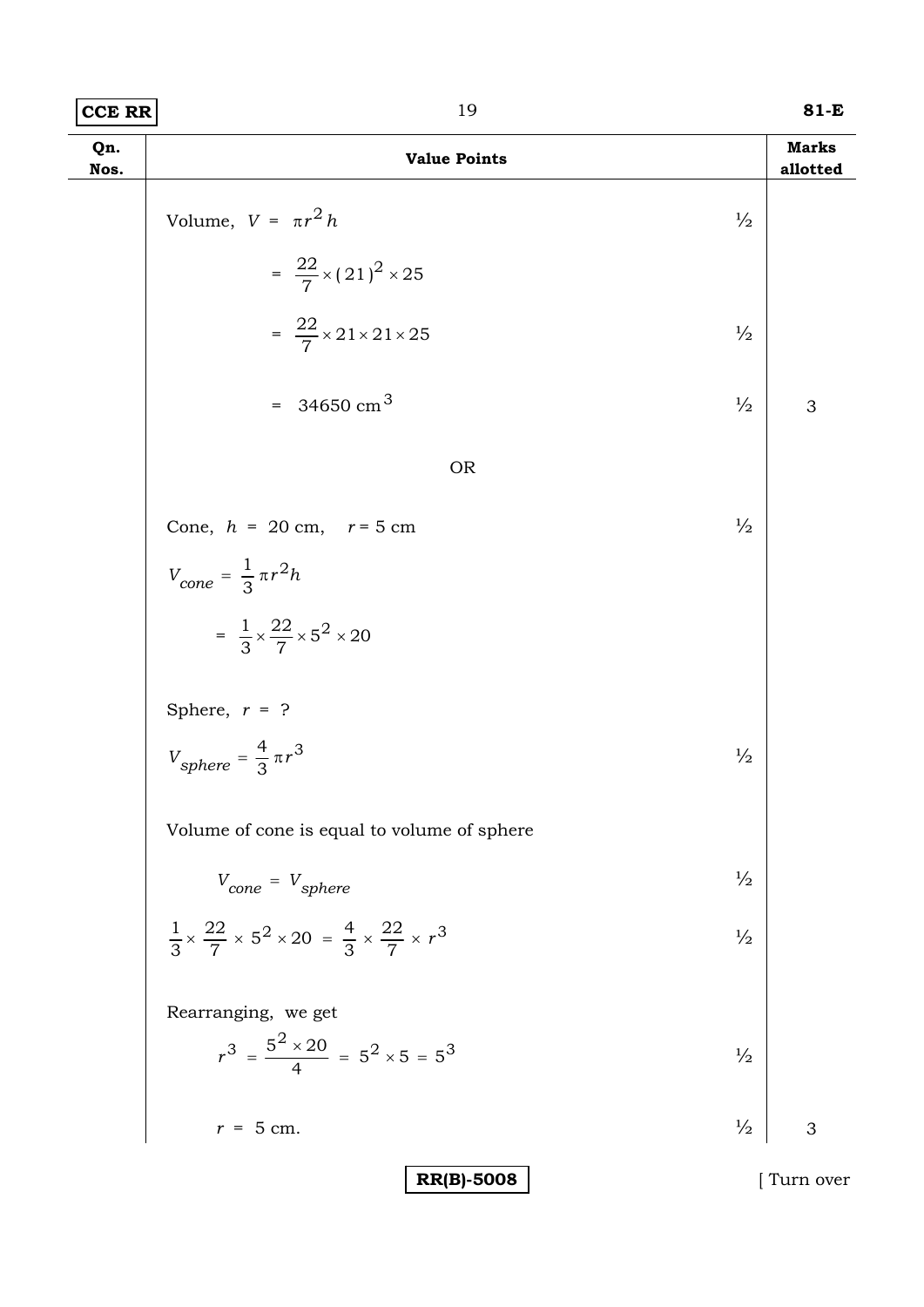### **81-E** 20 **CCE RR**

| Qn.<br>Nos. | <b>Value Points</b>                                       |                          |                 |                          |             |                       | <b>Marks</b><br>allotted |   |  |
|-------------|-----------------------------------------------------------|--------------------------|-----------------|--------------------------|-------------|-----------------------|--------------------------|---|--|
| 33.         | Find the standard deviation for the following data :<br>3 |                          |                 |                          |             |                       |                          |   |  |
|             |                                                           | Marks $(x)$              |                 | Number of students $(f)$ |             |                       |                          |   |  |
|             |                                                           | 35                       |                 | $\sqrt{2}$               |             |                       |                          |   |  |
|             |                                                           | 40                       |                 | $\overline{4}$           |             |                       |                          |   |  |
|             |                                                           | 45                       |                 | $8\,$                    |             |                       |                          |   |  |
|             |                                                           | 50                       |                 | $\overline{4}$           |             |                       |                          |   |  |
|             |                                                           | 55                       |                 | $\boldsymbol{2}$         |             |                       |                          |   |  |
|             | $Ans.$ :                                                  |                          |                 |                          |             |                       |                          |   |  |
|             | Actual Means method:                                      |                          |                 |                          |             |                       |                          |   |  |
|             | $\boldsymbol{\chi}$                                       | $\boldsymbol{f}$         | f x             | $d = x - x$              | $d^2$       | $fd^2$                |                          |   |  |
|             | 35                                                        | $\overline{2}$           | 70              | $-10$                    | 100         | 200                   |                          |   |  |
|             | 40                                                        | $\overline{4}$           | 160             | $-5$                     | 25          | 100                   |                          |   |  |
|             | 45                                                        | $8\,$                    | 360             | $\mathbf 0$              | $\mathbf 0$ | $\overline{0}$        |                          |   |  |
|             | 50                                                        | $\overline{4}$           | 200             | $\mathbf 5$              | $25\,$      | 100                   | $1\frac{1}{2}$           |   |  |
|             | 55                                                        | $\sqrt{2}$               | 110             | 10                       | 100         | 200                   |                          |   |  |
|             | $N = \sum f = 20$                                         |                          | $\sum fx = 900$ |                          |             | $\Sigma~f\,d^2$ = 600 |                          |   |  |
|             | Mean, $\overline{x} = \frac{\sum fx}{N}$                  |                          |                 |                          |             |                       |                          |   |  |
|             |                                                           | $=\frac{900}{20}$        |                 |                          |             |                       | $\frac{1}{2}$            |   |  |
|             | S.D. = $\sigma$ = $\sqrt{\frac{\sum f d^2}{N}}$           | $= 45$                   |                 |                          |             |                       |                          |   |  |
|             |                                                           |                          |                 |                          |             |                       | $\frac{1}{2}$            |   |  |
|             |                                                           | $=\sqrt{\frac{600}{20}}$ |                 |                          |             |                       |                          |   |  |
|             |                                                           | $= \sqrt{30}$            |                 |                          |             |                       | $\frac{1}{2}$            |   |  |
|             |                                                           | $= 5.5$                  |                 |                          |             |                       |                          | 3 |  |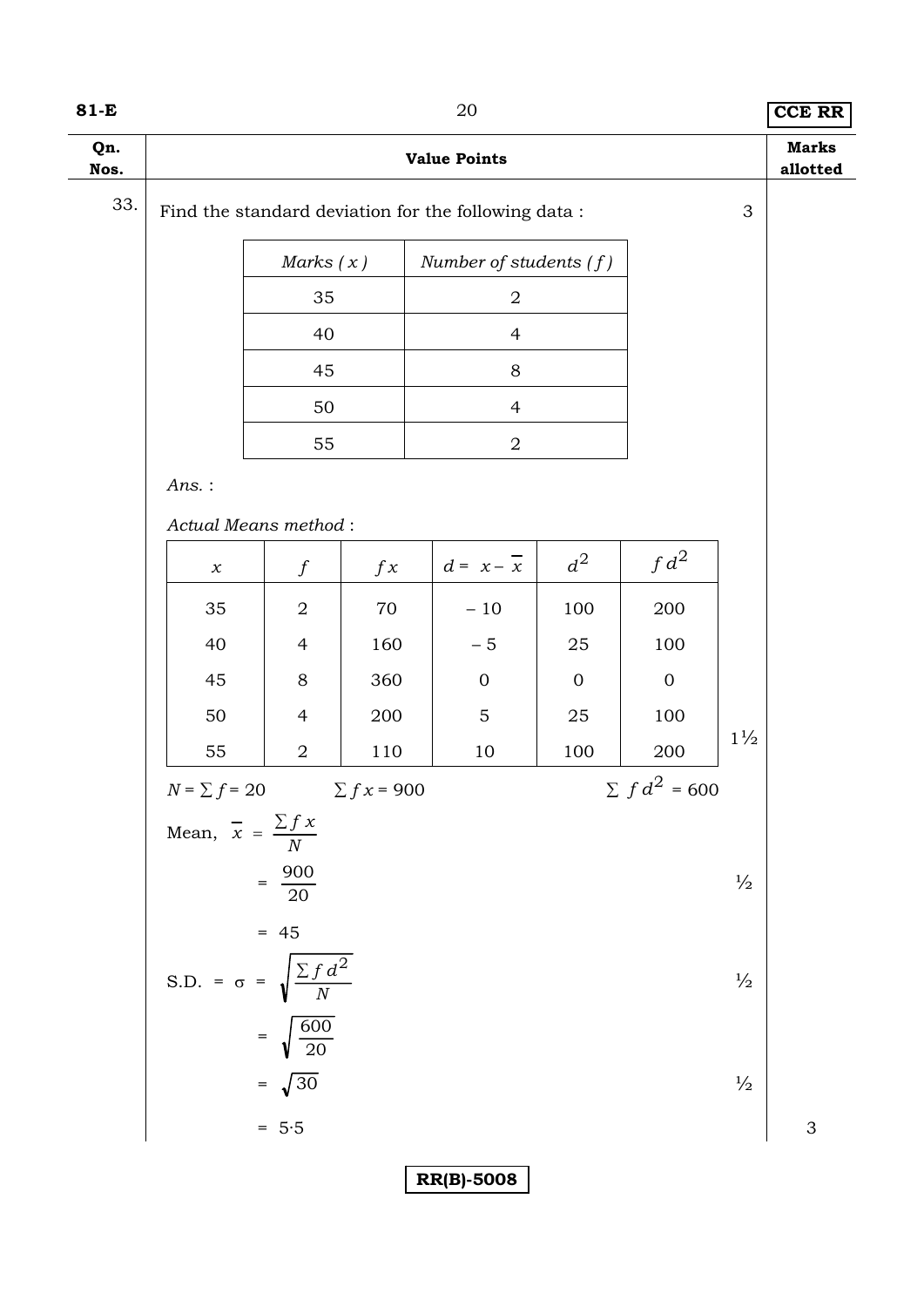# **CCE RR** 21 **81-E**

| Qn.<br>Nos. |                     |                                                                 | <b>Value Points</b>                                                                                    |                |                |                                |                | <b>Marks</b><br>allotted  |
|-------------|---------------------|-----------------------------------------------------------------|--------------------------------------------------------------------------------------------------------|----------------|----------------|--------------------------------|----------------|---------------------------|
|             |                     | Step deviation method:                                          |                                                                                                        |                | $C = 5$        |                                |                |                           |
|             | Let $A = 45$        |                                                                 |                                                                                                        |                |                |                                |                |                           |
|             | $\chi$              | $\int$                                                          | Step deviation<br>$d = \frac{X - A}{C}$                                                                | fd             | $d^2$          | $fd^2$                         |                |                           |
|             | 35                  | $\overline{2}$                                                  | $-2$                                                                                                   | $-4$           | 4              | 8                              |                |                           |
|             | 40                  | $\overline{4}$                                                  | $-1$                                                                                                   | $-4$           | $\mathbf{1}$   | $\overline{4}$                 |                |                           |
|             | 45                  | 8                                                               | $\mathbf{0}$                                                                                           | $\overline{0}$ | $\mathbf{0}$   | $\mathbf{0}$                   |                |                           |
|             | 50                  | $\overline{4}$                                                  | $+1$                                                                                                   | $\overline{4}$ | $\mathbf{1}$   | $\overline{4}$                 |                |                           |
|             | 55                  | $\overline{2}$                                                  | $+2$                                                                                                   | $\overline{4}$ | $\overline{4}$ | 8                              | $1\frac{1}{2}$ |                           |
|             |                     | $N = 20$                                                        |                                                                                                        |                |                | $\sum fd = 0$ $\sum fd^2 = 24$ |                |                           |
|             |                     |                                                                 | Standard deviation $\sigma = \sqrt{\frac{\sum f d^2}{N} - \left(\frac{\sum f d}{N}\right)^2} \times C$ |                |                |                                | $\frac{1}{2}$  |                           |
|             |                     | = $\sqrt{\frac{24}{20} - \left(\frac{0}{20}\right)^2} \times 5$ |                                                                                                        |                |                |                                | $\frac{1}{2}$  |                           |
|             |                     | $=\sqrt{1\cdot 2}\times 5$                                      |                                                                                                        |                |                |                                |                |                           |
|             |                     | $= 1.1 \times 5$                                                |                                                                                                        |                |                |                                | $\frac{1}{2}$  |                           |
|             | $= 5.5$             |                                                                 |                                                                                                        |                |                |                                |                | $\ensuremath{\mathsf{3}}$ |
|             | Direct method:      |                                                                 |                                                                                                        |                |                |                                |                |                           |
|             | $\boldsymbol{\chi}$ | $\boldsymbol{f}$                                                | f x                                                                                                    | $x^2$          |                | $f x^2$                        |                |                           |
|             | 35                  | $\sqrt{2}$                                                      | 70                                                                                                     | 1225           |                | 2450                           |                |                           |
|             | 40                  | $\overline{4}$                                                  | 160                                                                                                    | 1600           |                | 6400                           |                |                           |
|             | 45                  | $8\,$                                                           | 360                                                                                                    | 2025           |                | 16200                          |                |                           |
|             | 50                  | $\overline{4}$                                                  | 200                                                                                                    | 2500           |                | 10000                          |                |                           |
|             | 55                  | $\overline{2}$                                                  | 110                                                                                                    | 3025           |                | 6050                           | $1\frac{1}{2}$ |                           |
|             |                     |                                                                 | $\sum fx = 900$                                                                                        |                |                | $\sum fx^2 = 41,100$           |                |                           |
|             |                     |                                                                 |                                                                                                        |                |                |                                |                |                           |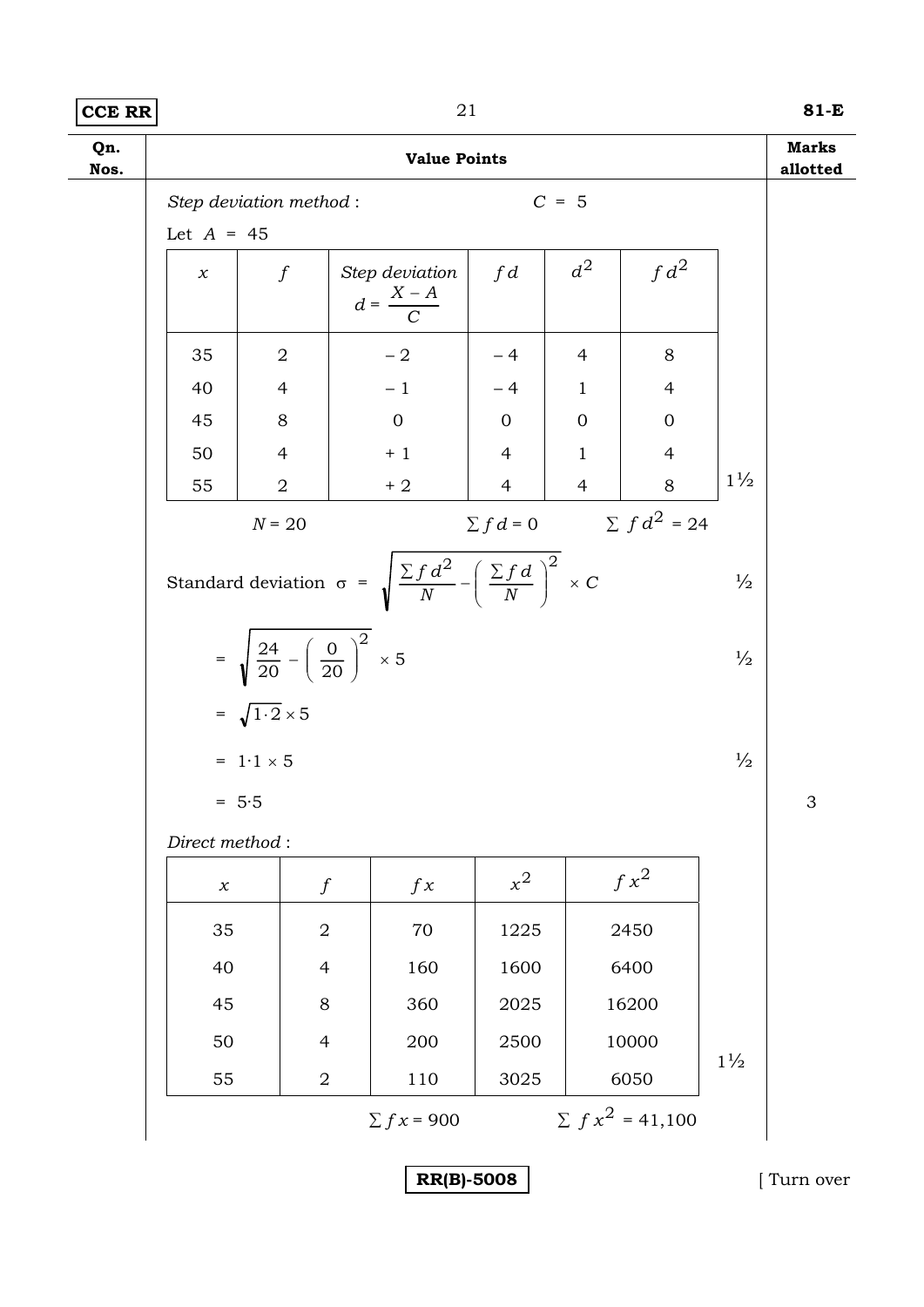| 81-E        |                            |                                                        |                                                    | 22                                                                                 |                |                 |                | <b>CCE RR</b>            |
|-------------|----------------------------|--------------------------------------------------------|----------------------------------------------------|------------------------------------------------------------------------------------|----------------|-----------------|----------------|--------------------------|
| Qn.<br>Nos. |                            |                                                        |                                                    | <b>Value Points</b>                                                                |                |                 |                | <b>Marks</b><br>allotted |
|             |                            |                                                        |                                                    | Standard deviation $\sigma = \sqrt{\frac{\sum f x^2}{N} - (\frac{\sum f x}{N})^2}$ |                |                 | $\frac{1}{2}$  |                          |
|             | $\equiv$                   |                                                        | $\frac{41100}{20} - \left(\frac{900}{20}\right)^2$ |                                                                                    |                |                 | $\frac{1}{2}$  |                          |
|             | $=$                        | $\sqrt{2055-(45)^2}$                                   |                                                    |                                                                                    |                |                 |                |                          |
|             | $=$                        | $\sqrt{2055-2025}$                                     |                                                    |                                                                                    |                |                 |                |                          |
|             | $\, =$                     | $\sqrt{30}$                                            |                                                    |                                                                                    |                |                 |                |                          |
|             | $=$                        | 5.5                                                    |                                                    |                                                                                    |                |                 | $\frac{1}{2}$  | 3                        |
|             | Assumed mean method:       |                                                        |                                                    |                                                                                    |                |                 |                |                          |
|             | Let assumed mean, $A = 45$ |                                                        |                                                    |                                                                                    |                |                 |                |                          |
|             | $\chi$                     | $\int$                                                 | $d = x - A$                                        | fd                                                                                 | $d^2$          | $fd^2$          |                |                          |
|             | 35                         | $\overline{2}$                                         | $-10$                                              | $-20$                                                                              | 100            | 200             |                |                          |
|             | 40                         | $\overline{4}$                                         | $-5$                                               | $-20$                                                                              | 25             | 100             |                |                          |
|             | 45                         | 8                                                      | $\overline{0}$                                     | $\overline{0}$                                                                     | $\overline{0}$ | $\overline{0}$  |                |                          |
|             | 50                         | $\overline{4}$                                         | $\overline{5}$                                     | 20                                                                                 | 25             | 100             |                |                          |
|             | 55                         | $\sqrt{2}$                                             | 10                                                 | 20                                                                                 | 100            | 200             | $1\frac{1}{2}$ |                          |
|             |                            | $N = 20$                                               |                                                    | $\sum fd=0$                                                                        |                | $\sum fd^2=600$ |                |                          |
|             |                            |                                                        |                                                    | Standard deviation $\sigma = \sqrt{\frac{\sum f d^2}{N} - (\frac{\sum f d}{N})^2}$ |                |                 | $\frac{1}{2}$  |                          |
|             |                            | $=\sqrt{\frac{600}{20} - \left(\frac{0}{20}\right)^2}$ |                                                    |                                                                                    |                |                 | $\frac{1}{2}$  |                          |
|             |                            | $=$ $\sqrt{30-0}$                                      |                                                    |                                                                                    |                |                 |                |                          |
|             | $=$                        | $\sqrt{30}$                                            |                                                    |                                                                                    |                |                 |                |                          |
|             | $=$                        | 5.5                                                    |                                                    |                                                                                    |                |                 | $\frac{1}{2}$  | 3                        |
|             |                            |                                                        |                                                    | <b>RR(B)-5008</b>                                                                  |                |                 |                |                          |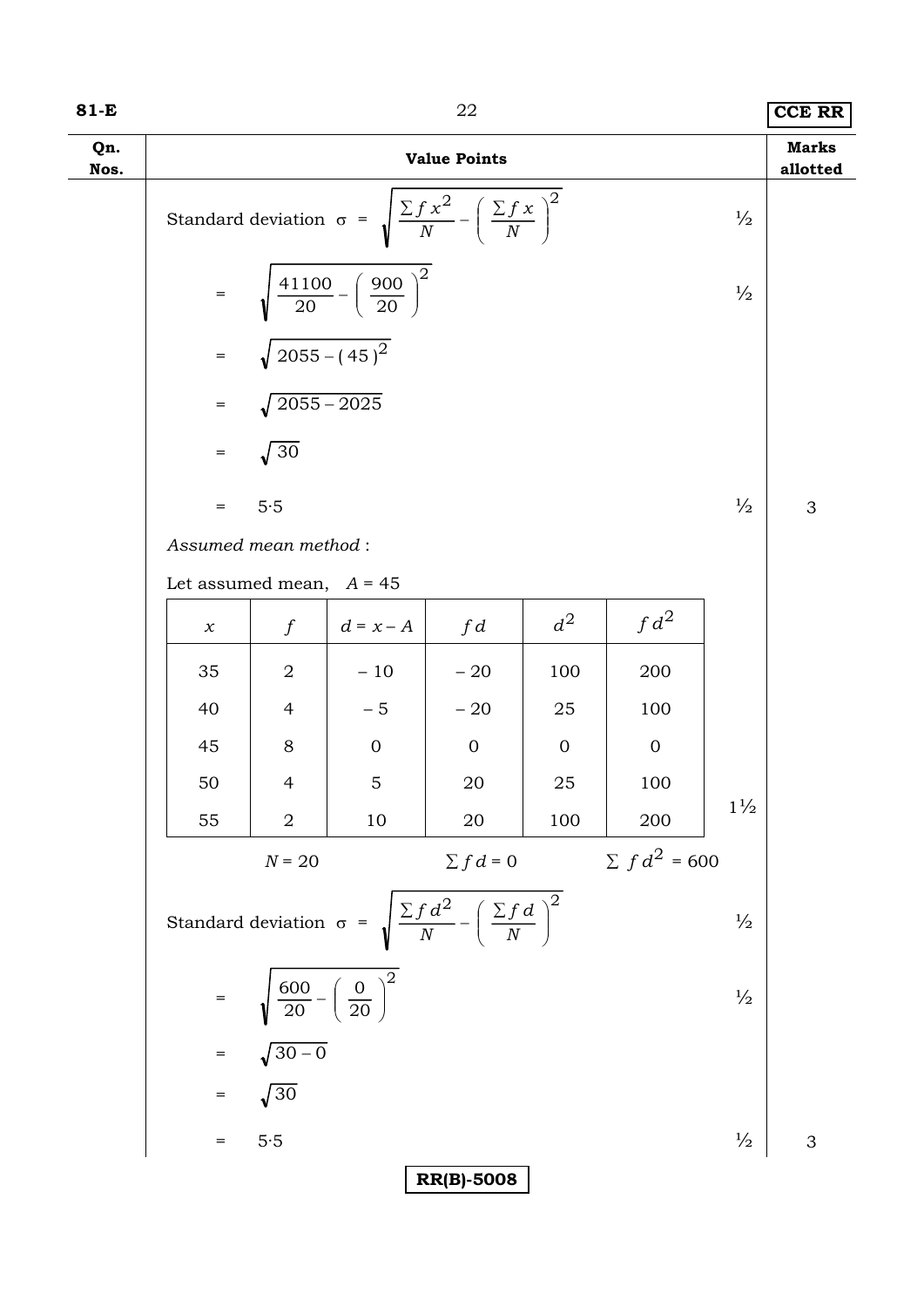| <b>CCE RR</b> | 23                                                                                                                                                                                                                                                                                                                                                                                                             | 81-E                     |
|---------------|----------------------------------------------------------------------------------------------------------------------------------------------------------------------------------------------------------------------------------------------------------------------------------------------------------------------------------------------------------------------------------------------------------------|--------------------------|
| Qn.<br>Nos.   | <b>Value Points</b>                                                                                                                                                                                                                                                                                                                                                                                            | <b>Marks</b><br>allotted |
| 34.           | A building and a tower are on the same level ground. The angle of<br>elevation of the top of the building from the foot of the tower is 30°. The<br>angle of elevation of the top of the tower from the foot of the building is<br>$60^\circ$ . If the height of the tower is 50 m, then find the height of the<br>building.<br>3<br><b>OR</b><br>$\frac{1+\sin A}{1-\sin A} = \sec A + \tan A.$<br>Prove that |                          |
|               | $Ans.$ :<br>А<br>Tower<br>$50\mathrm{m}$<br>$CD = ?$<br>Building<br>$\frac{1}{2}$<br>$30^\circ$<br>$60^\circ$<br>Β                                                                                                                                                                                                                                                                                             |                          |
|               | In $\triangle ABD$ ,<br>$\tan 60^\circ = \frac{AB}{BD}$<br>$\sqrt{3} = \frac{50}{BD}$<br>$\Rightarrow BD = \frac{50}{\sqrt{3}}$ m<br>$\frac{1}{2}$                                                                                                                                                                                                                                                             |                          |
|               | In $\triangle$ BDC,<br>$\tan 30^{\circ} = \frac{CD}{BD}$<br>$\frac{1}{2}$<br>$\frac{1}{\sqrt{3}} = \frac{CD}{\frac{50}{\sqrt{3}}}$<br>$\frac{1}{2}$                                                                                                                                                                                                                                                            |                          |
|               | <b>RR(B)-5008</b>                                                                                                                                                                                                                                                                                                                                                                                              | Turn over                |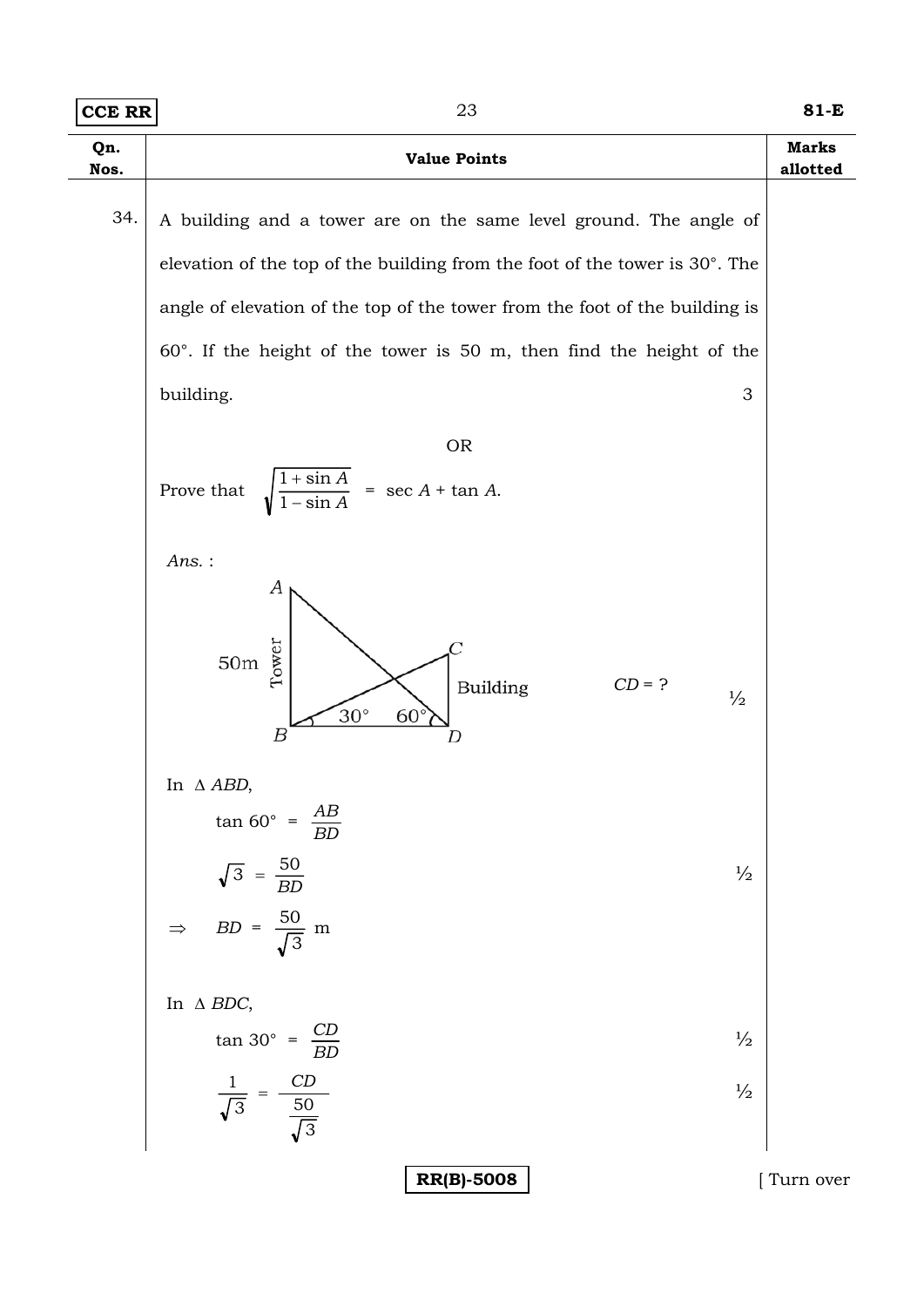| 81-E        | 24                                                                                                          | <b>CCE RR</b>            |
|-------------|-------------------------------------------------------------------------------------------------------------|--------------------------|
| Qn.<br>Nos. | <b>Value Points</b>                                                                                         | <b>Marks</b><br>allotted |
|             | $\Rightarrow CD = \frac{50}{\sqrt{3}} \times \frac{1}{\sqrt{3}}$<br>$\frac{1}{2}$                           |                          |
|             | $=\frac{50}{3} = 16\frac{2}{3}$<br>$\frac{1}{2}$                                                            | 3                        |
|             | The height of the building is $16\frac{2}{3}$ m                                                             |                          |
|             | <b>OR</b>                                                                                                   |                          |
|             | LHS = $\sqrt{\frac{1 + \sin A}{1 - \sin A}}$                                                                |                          |
|             | $= \frac{\sqrt{1+\sin A}}{\sqrt{1-\sin A}} \times \frac{\sqrt{1+\sin A}}{\sqrt{1+\sin A}}$<br>$\frac{1}{2}$ |                          |
|             | Multiplying and dividing by $\sqrt{1 + \sin A}$                                                             |                          |
|             | = $\frac{\sqrt{(1 + \sin A)^2}}{\sqrt{1 - \sin^2 A}}$<br>$\frac{1}{2}$                                      |                          |
|             | $1+\sin A$<br>$\frac{1}{2}$<br>$=$<br>$\sqrt{\cos^2 A}$                                                     |                          |
|             | $1 + \sin A$<br>$\frac{1}{2}$<br>$=$<br>$\cos\,A$                                                           |                          |
|             | $\frac{1}{\cos A} + \frac{\sin A}{\cos A}$<br>$\frac{1}{2}$<br>$=$<br>$\overline{\cos A}$                   |                          |
|             | $\frac{1}{2}$<br>$\sec A + \tan A$ .<br>$=$                                                                 | 3                        |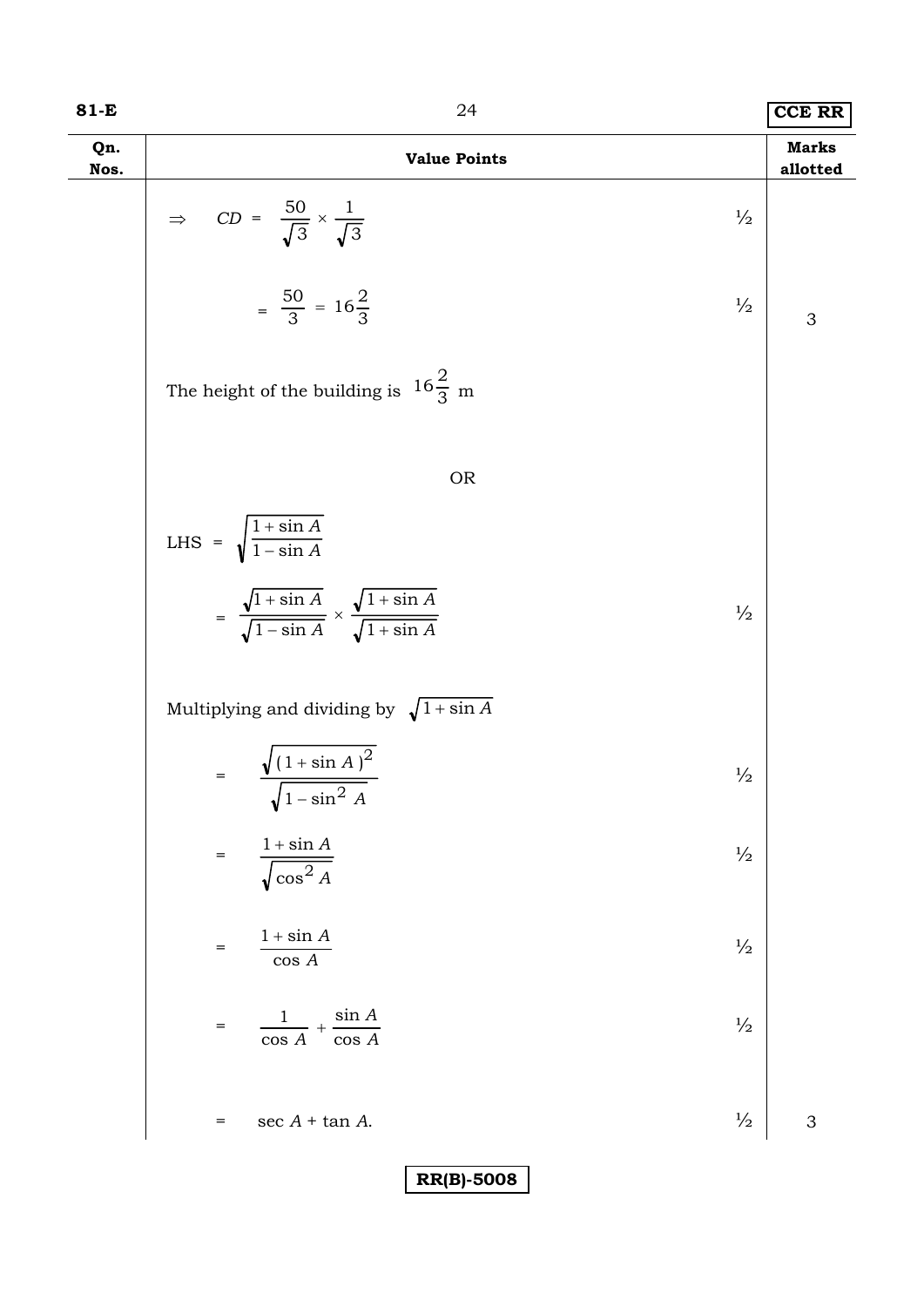| $ {\rm CCE}$ RR $ $ | ת ר | 81-E |
|---------------------|-----|------|
|                     |     |      |

| Qn.<br>Nos. | <b>Value Points</b>                                                                   | <b>Marks</b><br>allotted |
|-------------|---------------------------------------------------------------------------------------|--------------------------|
| 35.         | Solve by using formula :<br>3                                                         |                          |
|             | $x^2$ – 2x + 3 = 3x + 1.                                                              |                          |
|             | <b>OR</b>                                                                             |                          |
|             | If <i>m</i> and <i>n</i> are the roots of the quadratic equation $x^2 - 6x + 2 = 0$ , |                          |
|             | then find the value of<br>$\frac{1}{m} + \frac{1}{n}$<br>a)                           |                          |
|             | b) $(m + n) (mn)$ .                                                                   |                          |
|             | $Ans.$ :                                                                              |                          |
|             | $x^2 - 2x + 3 = 3x + 1$                                                               |                          |
|             | $x^2 - 2x + 3 - 3x - 1 = 0$<br>$\frac{1}{2}$                                          |                          |
|             | $x^2$ – 5x + 2 = 0<br>$\frac{1}{2}$                                                   |                          |
|             | When compared with $ax^2 + bx + c = 0$ , $a = 1$ , $b = -5$ , $c = 2$                 |                          |
|             | $-b \pm \sqrt{b^2 - 4ac}$<br>$\frac{1}{2}$<br>$x =$<br>2a                             |                          |
|             | $=$ $\frac{-(-5) \pm \sqrt{(-5)^2 - 4(1)(2)}}{2(1)}$<br>$\frac{1}{2}$                 |                          |
|             | $= \frac{5 \pm \sqrt{25 - 8}}{2}$<br>$\frac{1}{2}$                                    |                          |
|             | $=\frac{5\pm\sqrt{17}}{2}$<br>$\frac{1}{2}$                                           |                          |
|             | $x = \frac{5 + \sqrt{17}}{2}$<br>or $x = \frac{5 - \sqrt{17}}{2}$                     | 3                        |
|             | <b>OR</b>                                                                             |                          |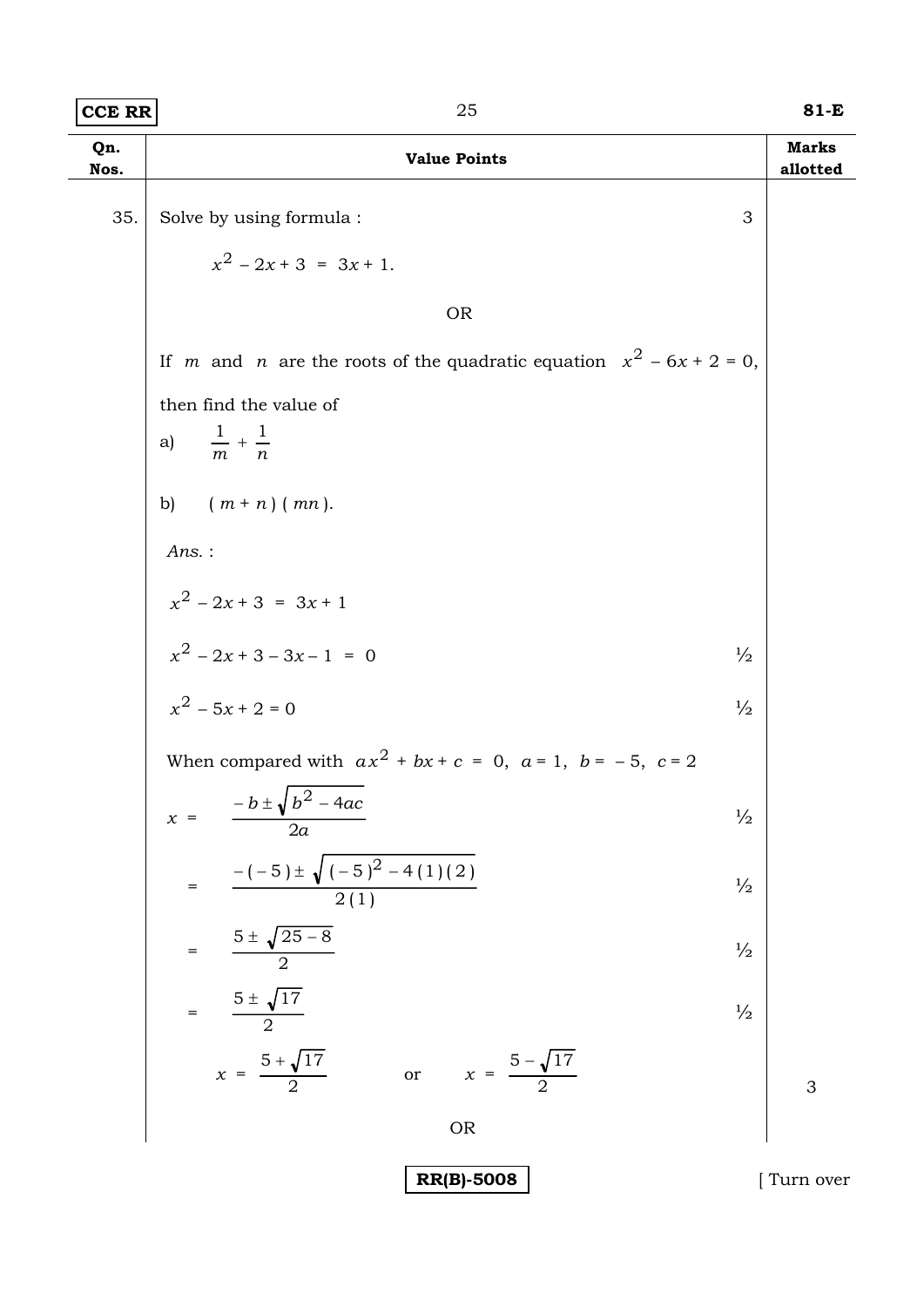| 81-E        | 26                                                                                       | <b>CCE RR</b>            |
|-------------|------------------------------------------------------------------------------------------|--------------------------|
| Qn.<br>Nos. | <b>Value Points</b>                                                                      | <b>Marks</b><br>allotted |
|             | $x^2 - 6x + 2 = 0$                                                                       |                          |
|             | When compared with $ax^2 + bx + c = 0$ , $a = 1$ , $b = -6$ , $c = 2$                    |                          |
|             | Sum of the roots, $m + n = \frac{-b}{a} = \frac{-(-6)}{1} = 6$<br>$\frac{1}{2}$          |                          |
|             | Product of the roots, $mn = \frac{c}{a} = \frac{2}{1} = 2$<br>$\frac{1}{2}$              |                          |
|             | a) $\frac{1}{m} + \frac{1}{n} = \frac{m+n}{mn} = \frac{6}{2} = 3$<br>$\mathbf 1$         |                          |
|             | b) $(m+n)(mn) = (6)(2) = 12$<br>1                                                        | 3                        |
| 36.         | Prove that the area of an equilateral triangle of side ' $a$ ' units is                  |                          |
|             | $rac{a^2\sqrt{3}}{4}$ square units.<br>3                                                 |                          |
|             | <b>OR</b>                                                                                |                          |
|             | $\triangle$ ABC is right angled triangle right angled at C. D is a point on the          |                          |
|             | side $AC$ and $E$ is a point on the side $BC$ . Show that                                |                          |
|             | $AB^{2} + DE^{2} = AE^{2} + BD^{2}.$                                                     |                          |
|             | $Ans.$ :                                                                                 |                          |
|             | А<br>a<br>а                                                                              |                          |
|             | $\frac{1}{2}$<br>$\frac{a}{2}$<br>$\boldsymbol{P}$<br>$\frac{a}{2}$<br>Β                 |                          |
|             | In equilateral triangle <i>ABC</i> , $\overline{AB} = \overline{BC} = \overline{AC} = a$ |                          |
|             | <b>RR(B)-5008</b>                                                                        |                          |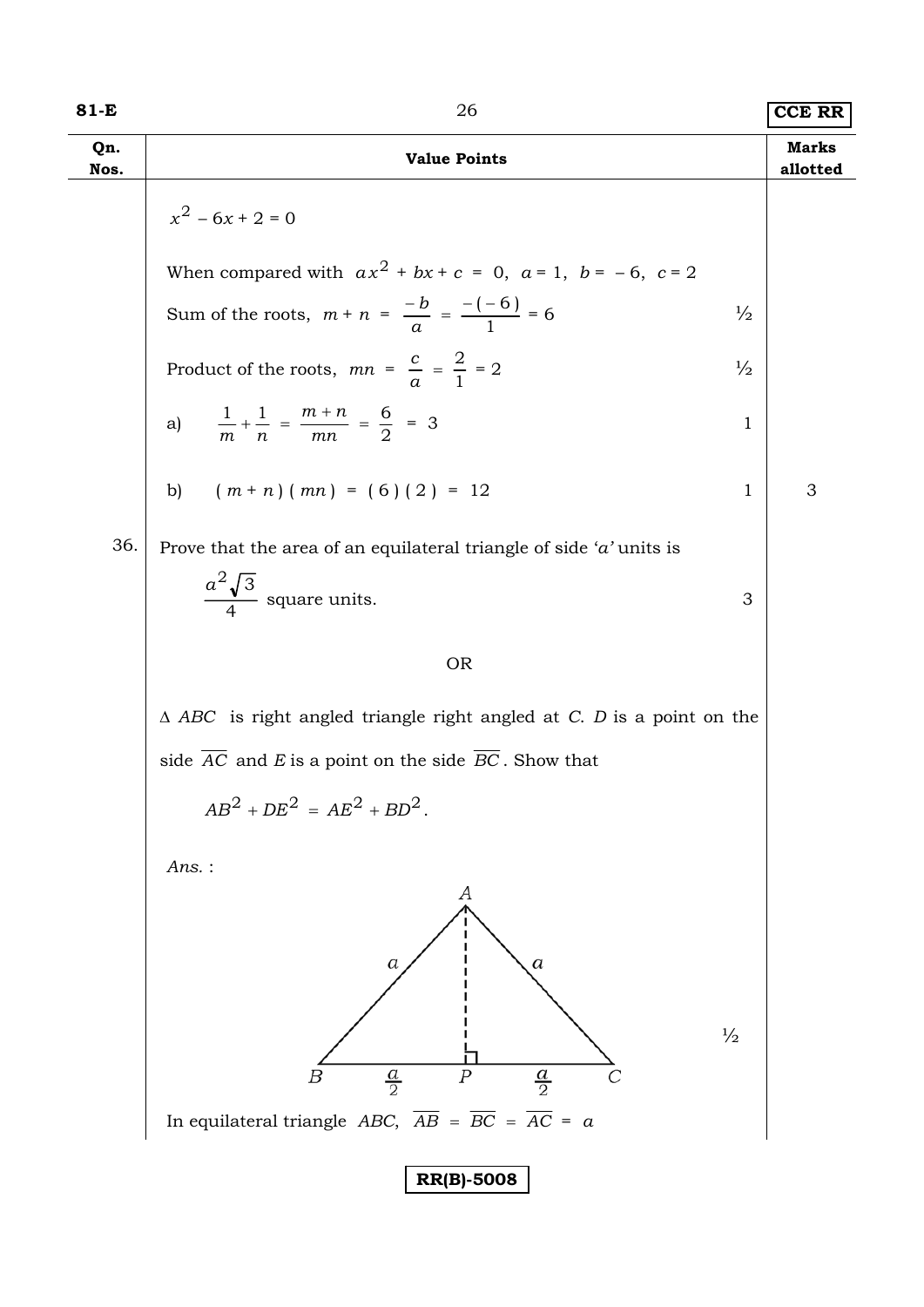| CCE RR | 81-E |
|--------|------|
|        |      |

| Qn.<br>Nos. | <b>Value Points</b>                                                                                                       | <b>Marks</b><br>allotted |
|-------------|---------------------------------------------------------------------------------------------------------------------------|--------------------------|
|             | AP is perpendicular to BC drawn from A<br>$\therefore$ $\overline{BP} = \overline{PC} = \frac{BC}{2} = \frac{a}{2}$ units |                          |
|             | In $\triangle$ ABP,<br>$\frac{1}{2}$                                                                                      |                          |
|             |                                                                                                                           |                          |
|             | $AB^2 = AP^2 + BP^2$<br>$a^2 = AP^2 + \left(\frac{a}{2}\right)^2$                                                         |                          |
|             | $a^2 - \frac{a^2}{4} = AP^2$<br>$AP^2 = \frac{4a^2 - a^2}{4} = \frac{3a^2}{4}$                                            |                          |
|             | $\frac{1}{2}$                                                                                                             |                          |
|             | $AP = \sqrt{\frac{3a^2}{4}} = \frac{a\sqrt{3}}{2}$ units<br>$\frac{1}{2}$                                                 |                          |
|             | Area of $\triangle ABC = \frac{1}{2} \times \text{base} \times \text{height}$<br>$\frac{1}{2}$                            |                          |
|             | $= \frac{1}{2} \times \overline{BC} \times \overline{AP}$                                                                 |                          |
|             | $=\frac{1}{2} \times a \times \frac{a\sqrt{3}}{2}$                                                                        |                          |
|             | = $\frac{a^2\sqrt{3}}{4}$ square units.<br>$\frac{1}{2}$                                                                  | 3                        |
|             | <b>OR</b>                                                                                                                 |                          |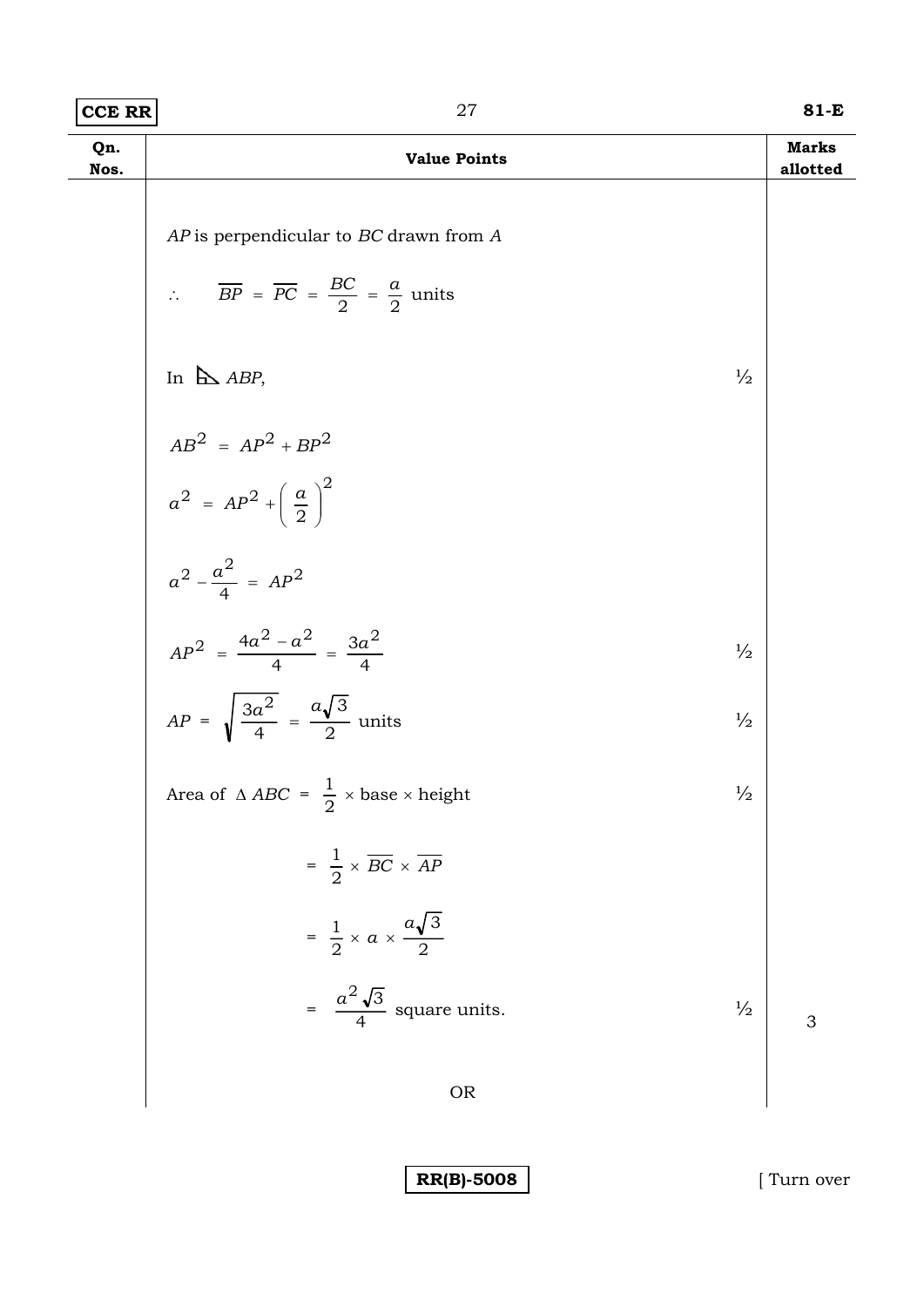

**81-E** 28 **CCE RR**

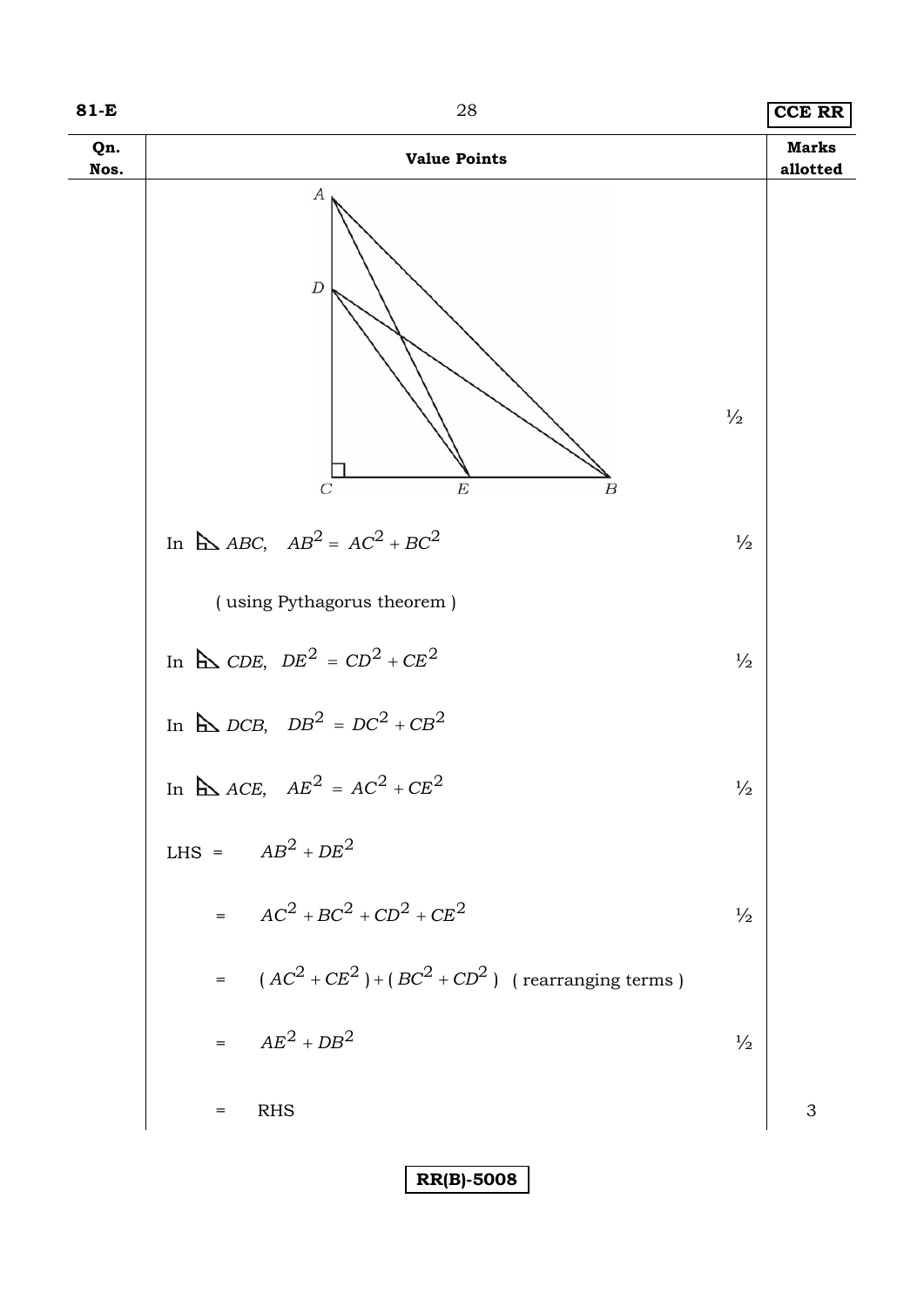| <b>CCE RR</b> | 29                                                                                                                                                   | $81-E$                   |
|---------------|------------------------------------------------------------------------------------------------------------------------------------------------------|--------------------------|
| Qn.<br>Nos.   | <b>Value Points</b>                                                                                                                                  | <b>Marks</b><br>allotted |
| V. 37.        | Construct direct common tangents to two circles of radii 4 cm and<br>$2\ {\rm cm}$ whose centres are $8\ {\rm cm}$ apart.<br>$\overline{4}$<br>Ans.: |                          |
|               | Drawing circles $-$<br>$\boldsymbol{2}$                                                                                                              |                          |
|               | Marking points $-\!$<br>$\mathbf{1}$                                                                                                                 |                          |
|               | Drawing tangents $-\,$<br>$\mathbf{1}$                                                                                                               | $\overline{4}$           |
|               | $\mathbf{\circ}$<br>$\Omega$<br>B<br>cm<br>$\infty$<br>$\overline{p}$<br>R<br>╳<br>Y<br>PQ and RS are the required tangents                          |                          |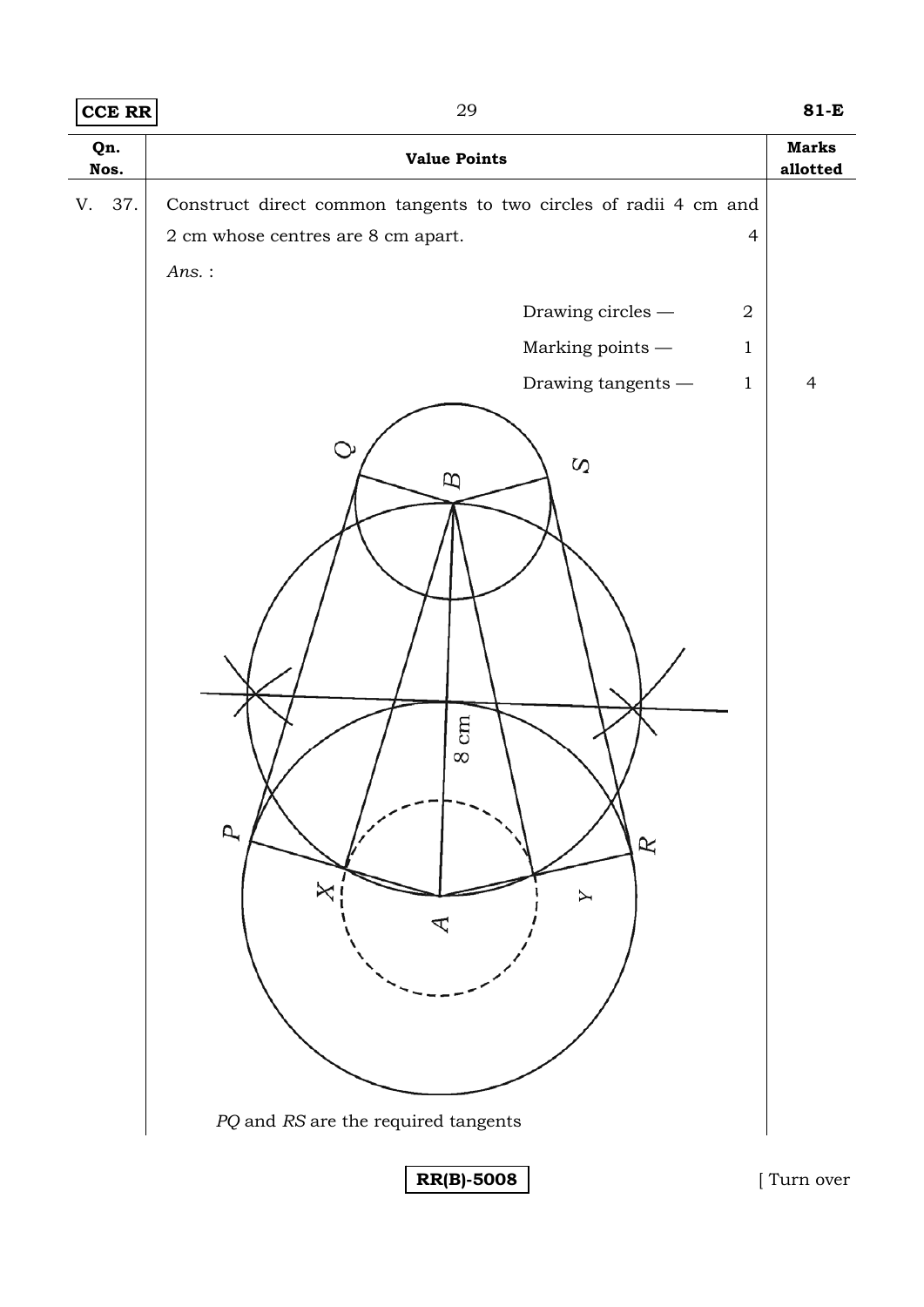| ۰,<br>×<br>۰. |  |  |
|---------------|--|--|
|---------------|--|--|

| 81-E        |                                                                                                                                               | 30                   |               | <b>CCE RR</b>            |
|-------------|-----------------------------------------------------------------------------------------------------------------------------------------------|----------------------|---------------|--------------------------|
| Qn.<br>Nos. |                                                                                                                                               | <b>Value Points</b>  |               | <b>Marks</b><br>allotted |
| 38.         | Find the sum of first ten terms of an Arithmetic progression whose                                                                            |                      |               |                          |
|             | fourth term is 13 and eighth term is 29.                                                                                                      |                      | 4             |                          |
|             |                                                                                                                                               | <b>OR</b>            |               |                          |
|             | Find the three consecutive terms of a Geometric progression whose<br>sum is 14 and their product is 64.                                       |                      |               |                          |
|             | Ans.:                                                                                                                                         |                      |               |                          |
|             | Fourth term, $T_4 = a + 3d$                                                                                                                   |                      |               |                          |
|             | $13 = a + 3d$                                                                                                                                 | $\ldots$ (i)         | $\frac{1}{2}$ |                          |
|             | Eighth term, $T_8 = a + 7d$                                                                                                                   |                      |               |                          |
|             | $29 = a + 7d$                                                                                                                                 | $\ldots$ (ii)        | $\frac{1}{2}$ |                          |
|             | Equ. (ii) $-$ Eqn. (i) $\Rightarrow$                                                                                                          |                      |               |                          |
|             | $29 = a + 7d$                                                                                                                                 |                      |               |                          |
|             | $23 = a + 3d$                                                                                                                                 |                      | $\frac{1}{2}$ |                          |
|             | $\left(\begin{matrix} -\end{matrix}\right) \qquad \left(\begin{matrix} -\end{matrix}\right) \qquad \left(\begin{matrix} -\end{matrix}\right)$ |                      |               |                          |
|             | $16 = 4d$                                                                                                                                     |                      |               |                          |
|             | $4d = 16$ ; $d = \frac{16}{4} = 4$                                                                                                            |                      | $\frac{1}{2}$ |                          |
|             | $a + 7d = 29$                                                                                                                                 |                      |               |                          |
|             | $a+7(4) = 29$<br>$a+28 = 29$                                                                                                                  |                      |               |                          |
|             |                                                                                                                                               |                      |               |                          |
|             | $a = 29 - 28 = 1$                                                                                                                             | $a = 1, \quad d = 4$ | $\frac{1}{2}$ |                          |
|             | $S_n = \frac{n}{2} \{2a + (n-1) d\}$                                                                                                          |                      | $\frac{1}{2}$ |                          |
|             | $S_{10} = \frac{10}{2}$ { 2 ( 1 ) + ( 10 – 1 ) ( 4 ) }                                                                                        |                      | $\frac{1}{2}$ |                          |
|             | $= 5 {2 + 9 (4)}$                                                                                                                             |                      |               |                          |
|             | $= 5 [38] = 190$                                                                                                                              | $S_{10} = 190$       | $\frac{1}{2}$ | $\overline{4}$           |
|             |                                                                                                                                               | <b>OR</b>            |               |                          |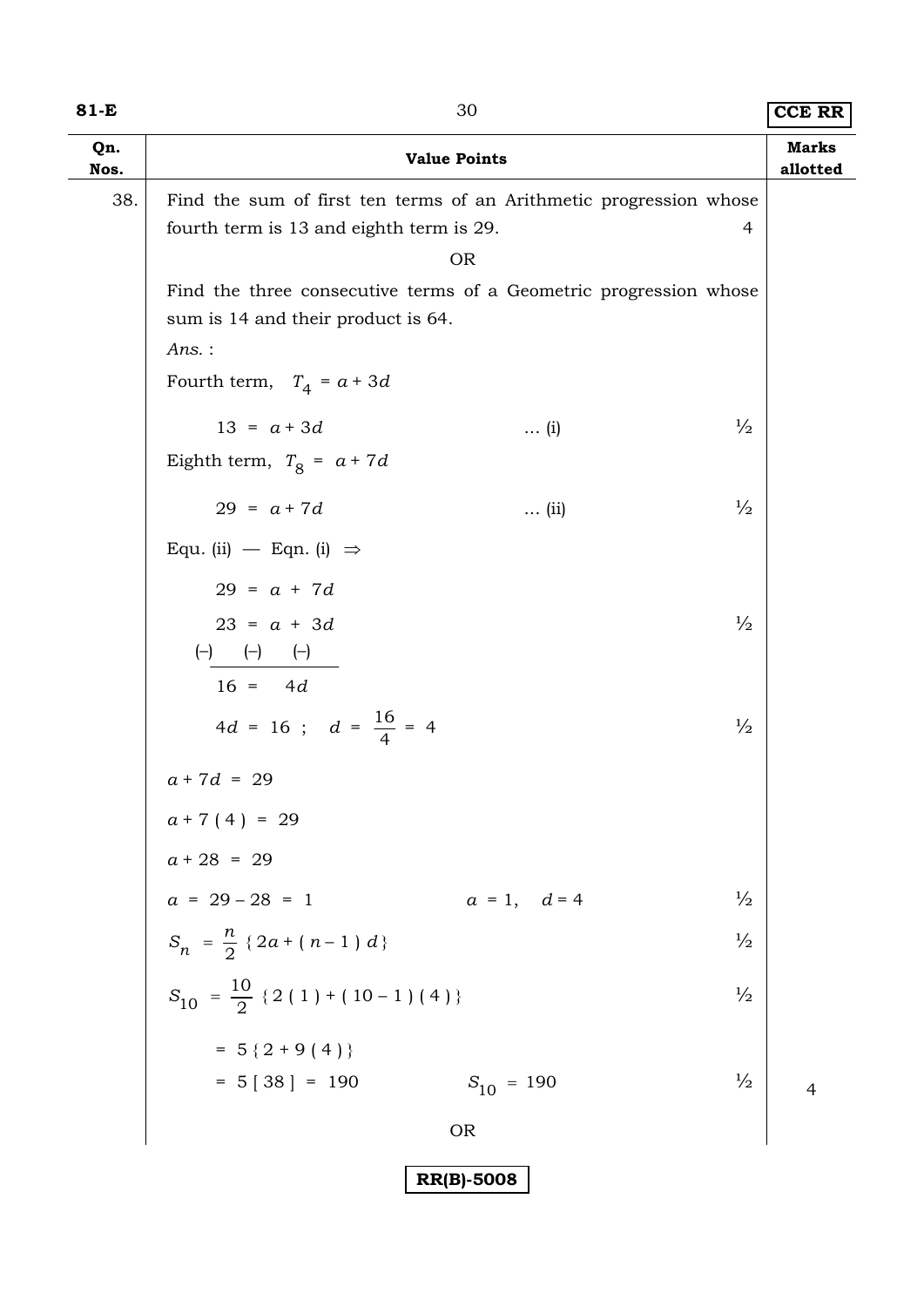| $ {\tt CCE}$ ${\tt RR} $ | 81-E |
|--------------------------|------|
|                          |      |

| Qn.<br>Nos. | <b>Value Points</b>                                          |               | <b>Marks</b><br>allotted |
|-------------|--------------------------------------------------------------|---------------|--------------------------|
|             | Let the Geometric progression be                             |               |                          |
|             | $\frac{a}{r}$ , a, ar<br>$\ldots$ (i)                        | $\frac{1}{2}$ |                          |
|             | Sum of the terms, $\frac{a}{r} + a + ar = 14$ (ii)           | $\frac{1}{2}$ |                          |
|             | Product of the terms, $\left(\frac{a}{r}\right) a (ar) = 64$ | $\frac{1}{2}$ |                          |
|             | $\Rightarrow a^3 = 64$ , $a = \sqrt[3]{64}$                  |               |                          |
|             | $\Rightarrow$ $a = 4$                                        | $\frac{1}{2}$ |                          |
|             | Eq. (ii) $\Rightarrow$ $\frac{4}{r} + 4 + 4r = 14$           |               |                          |
|             | $\frac{4+4r+4r^2}{r}=14$                                     | $\frac{1}{2}$ |                          |
|             | $\Rightarrow$ 4 + 4r + 4r <sup>2</sup> = 14r                 |               |                          |
|             | $\Rightarrow \quad 4r^2 - 10r + 4 = 0$<br>(rearranging)      | $\frac{1}{2}$ |                          |
|             | $2r^2 - 5r + 2 = 0$<br>(dividing by 2)                       |               |                          |
|             | $2r^2 - 4r - r + 2 = 0$                                      |               |                          |
|             | $2r(r-2)-1(r-2) = 0$                                         |               |                          |
|             | $(2r-1)(r-2) = 0$                                            |               |                          |
|             | $r = \frac{1}{2}$ or $r = 2$                                 | $\frac{1}{2}$ |                          |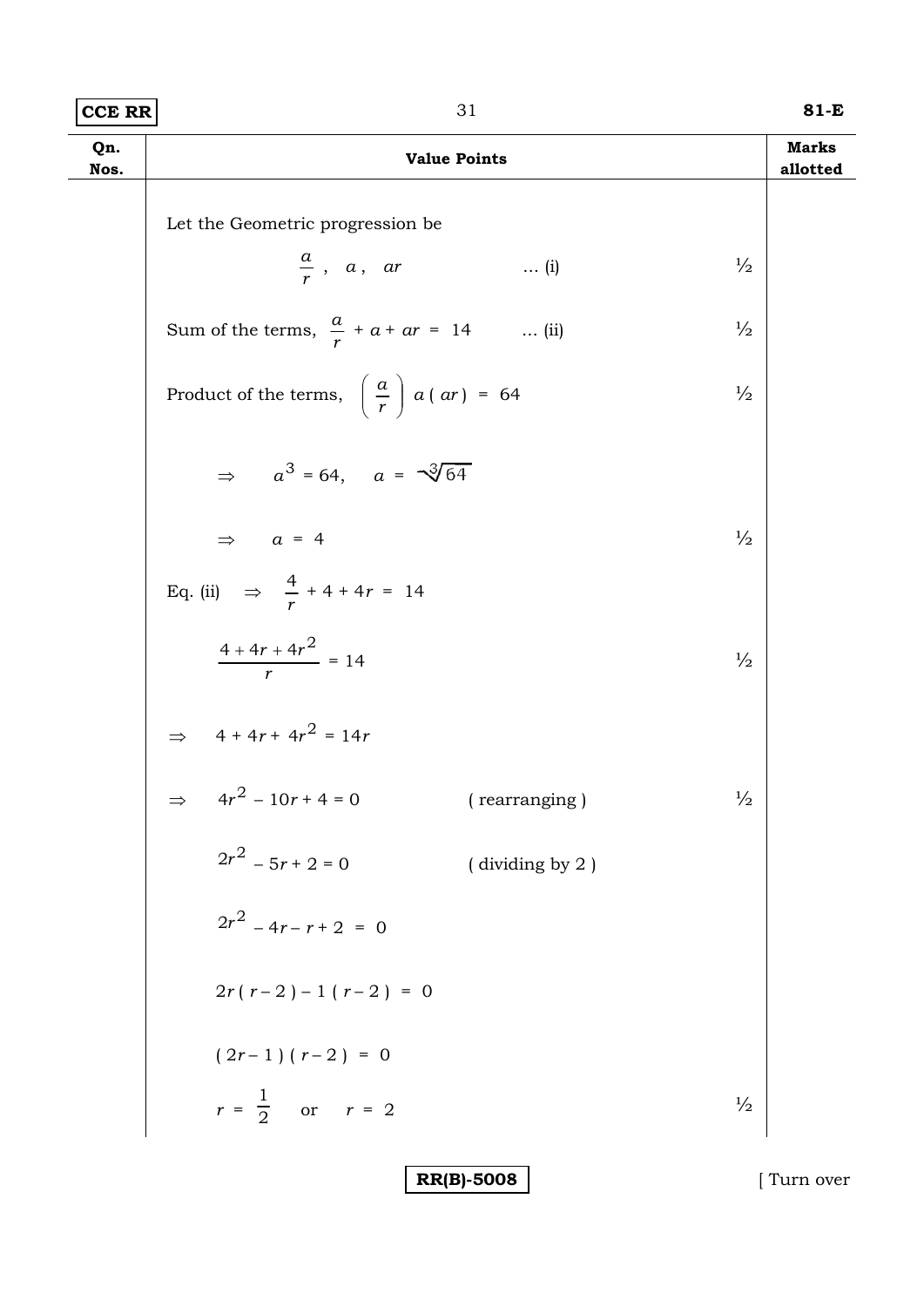# **81-E** 32 **CCE RR**

| Qn.<br>Nos. | <b>Value Points</b>                                                                |                                                                                                        | <b>Marks</b><br>allotted |
|-------------|------------------------------------------------------------------------------------|--------------------------------------------------------------------------------------------------------|--------------------------|
|             | When $r = \frac{1}{2}$ ,                                                           | When $r = 2$                                                                                           |                          |
|             | $\frac{a}{r} = \frac{4}{\frac{1}{2}} = 8$                                          | $\frac{a}{r} = \frac{4}{2} = 2$                                                                        |                          |
|             |                                                                                    | $a = 4$                                                                                                |                          |
|             | $a = 4$<br>$ar = 4(\frac{1}{2}) = 2$                                               | $ar = 4(2)$                                                                                            |                          |
|             |                                                                                    | $\frac{1}{2}$<br>$h = 8$                                                                               | $\overline{4}$           |
|             | any other alternate method should given full marks                                 |                                                                                                        |                          |
| 39.         | Prove that "if two triangles are equiangular, then their corresponding             |                                                                                                        |                          |
|             | sides are in proportion".<br>$\overline{4}$                                        |                                                                                                        |                          |
|             | Ans.:<br>А<br>Н<br>G                                                               | D<br>$\frac{1}{2}$<br>$E^2$<br>C                                                                       |                          |
|             | In $\triangle$ ABC and $\triangle$ DEF,<br>Data:                                   |                                                                                                        |                          |
|             | DEF                                                                                | $\frac{1}{2}$<br>ABC<br>$=$                                                                            |                          |
|             | ACB                                                                                | <b>DFE</b><br>$=$                                                                                      |                          |
|             | To prove: $\frac{AB}{DE} = \frac{AC}{DF} = \frac{BC}{EF}$                          | $\frac{1}{2}$                                                                                          |                          |
|             | Construction: Mark points G and H on $\overline{AB}$ and $\overline{AC}$ such that |                                                                                                        |                          |
|             |                                                                                    | $\overline{AG}$ = $\overline{DE}$ , $\overline{AH}$ = $\overline{DF}$ , join G and H.<br>$\frac{1}{2}$ |                          |
|             |                                                                                    | <b>RR(B)-5008</b>                                                                                      |                          |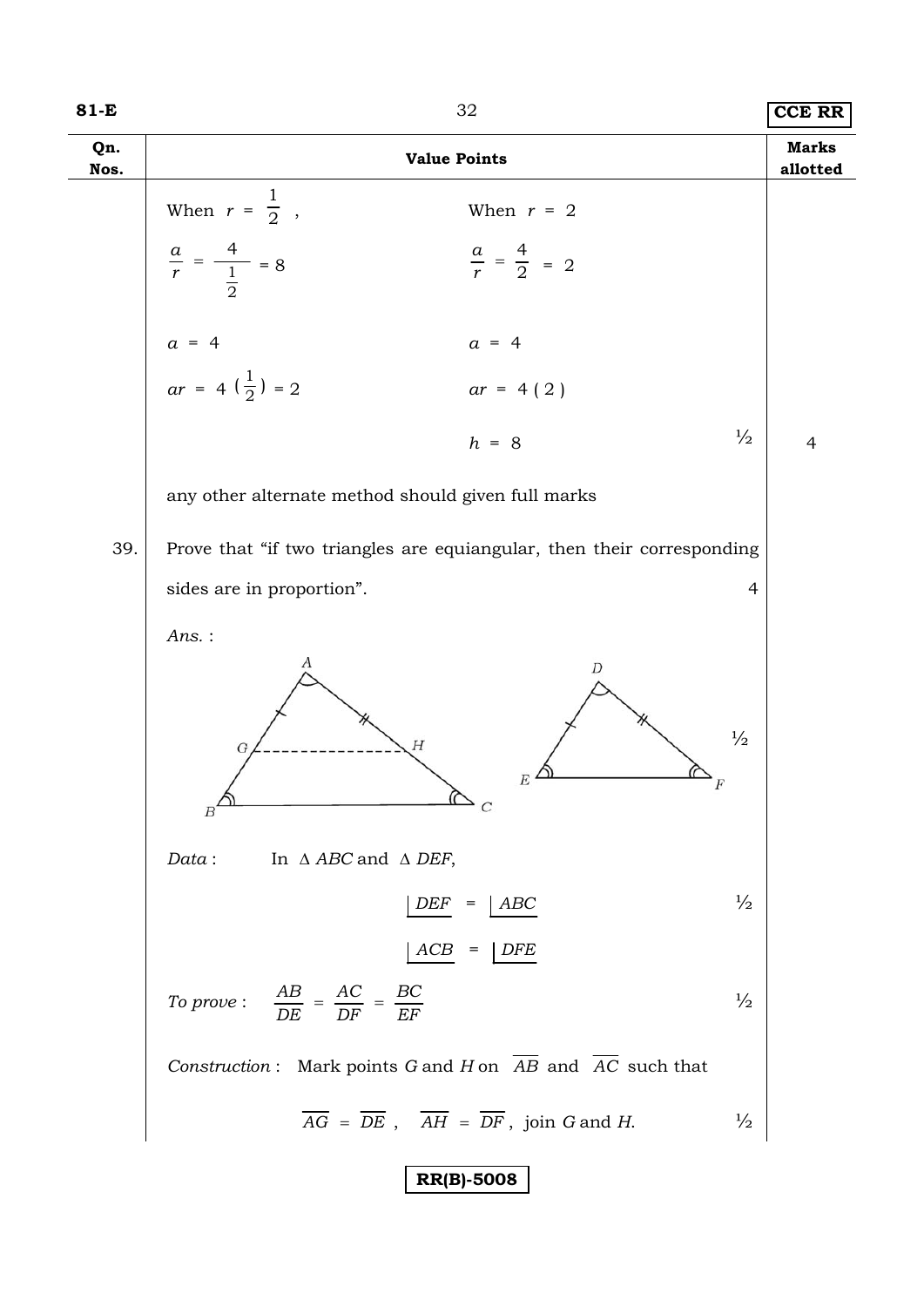### **CCE RR 81-E**

**Qn. Nos. Value Points Marks allotted**  *Proof* : *Statement Reason*  In Δ *AGH* and Δ *DEF* ,  $\overline{AG} = \overline{DE}$  Construction *GAH*  $=$   $\frac{EDF}{P}$ Data  $\overline{AH} = \overline{DF}$  Construction ∴  $\triangle AGH \cong \triangle DEF$  SAS  $\boxed{AGH} = \boxed{DEF}$  CPCT  $But \ \frac{\text{ABC}}{\text{D}} = \frac{\text{DEF}}{\text{D}}$  Data 2  $\Rightarrow$   $\begin{array}{c|c}\n\end{array} \begin{array}{c|c}\n\end{array} \begin{array}{c}\n\end{array} \begin{array}{c}\n\end{array} \begin{array}{c}\n\end{array} \begin{array}{c}\n\end{array} \begin{array}{c}\n\end{array} \begin{array}{c}\n\end{array} \begin{array}{c}\n\end{array} \begin{array}{c}\n\end{array} \begin{array}{c}\n\end{array} \begin{array}{c}\n\end{array} \begin{array}{c}\n\end{array} \begin{array}{c}\n\end{array} \begin{array}{c}\n\end{array} \begin{array}{c}\n\end{array} \begin{$  $\overline{GH}$  ||  $\overline{BC}$  If the corresponding angles, are equal, then lines are parallel ∴ In  $\triangle ABC$ ,  $\frac{AB}{AG} = \frac{BC}{GH} = \frac{AC}{AH}$ *GH BC*  $\frac{AB}{AG} = \frac{BC}{GH} = \frac{AC}{AH}$  Corollary of Thale's theorem 4 Hence,  $\frac{AB}{DE} = \frac{BC}{EF} = \frac{AC}{DF}$ *EF BC*  $\frac{AB}{DE} = \frac{BC}{EF} = \frac{AC}{DF}$   $\Delta AGH \cong \Delta DEF$ 40. Solve graphically :  $x^2 - x - 2 = 0$ . 4 *Ans.* :  $x^2 - x - 2 = 0$  $x^2 = x + 2$ *y* =  $x^2$  and *y* =  $x + 2$  $y = x^2$ *x* | 0 | 1 | -1 | 2 | -2 | 3 | -3 *y* | 0 | 1 | 1 | 4 | 4 | 9 | 9  $y = x + 2$ *x* 0 2 3 *y* 2 4 5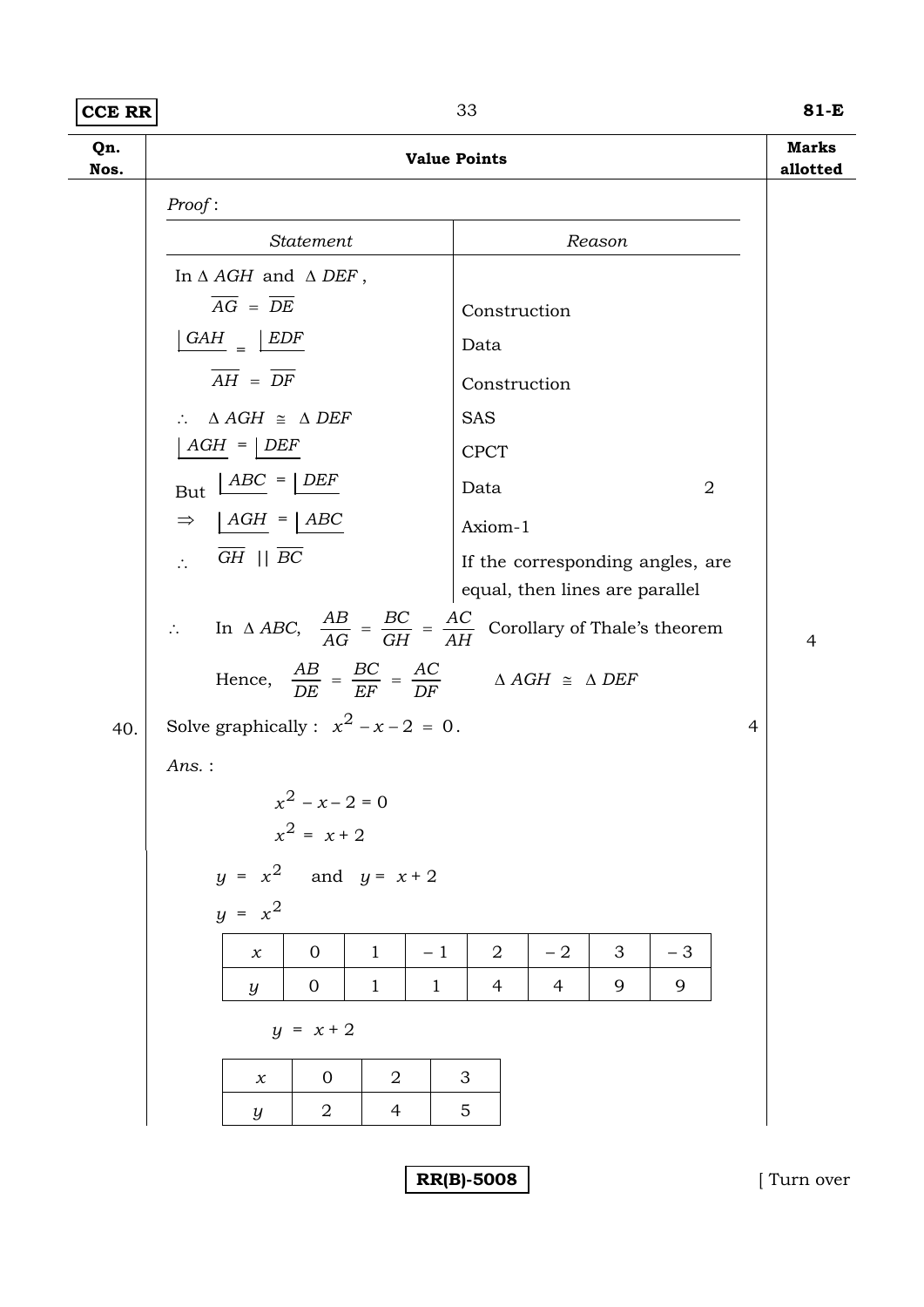| ٦<br>×<br>۰. |  |  |
|--------------|--|--|
|--------------|--|--|

**81-E** CCE RR